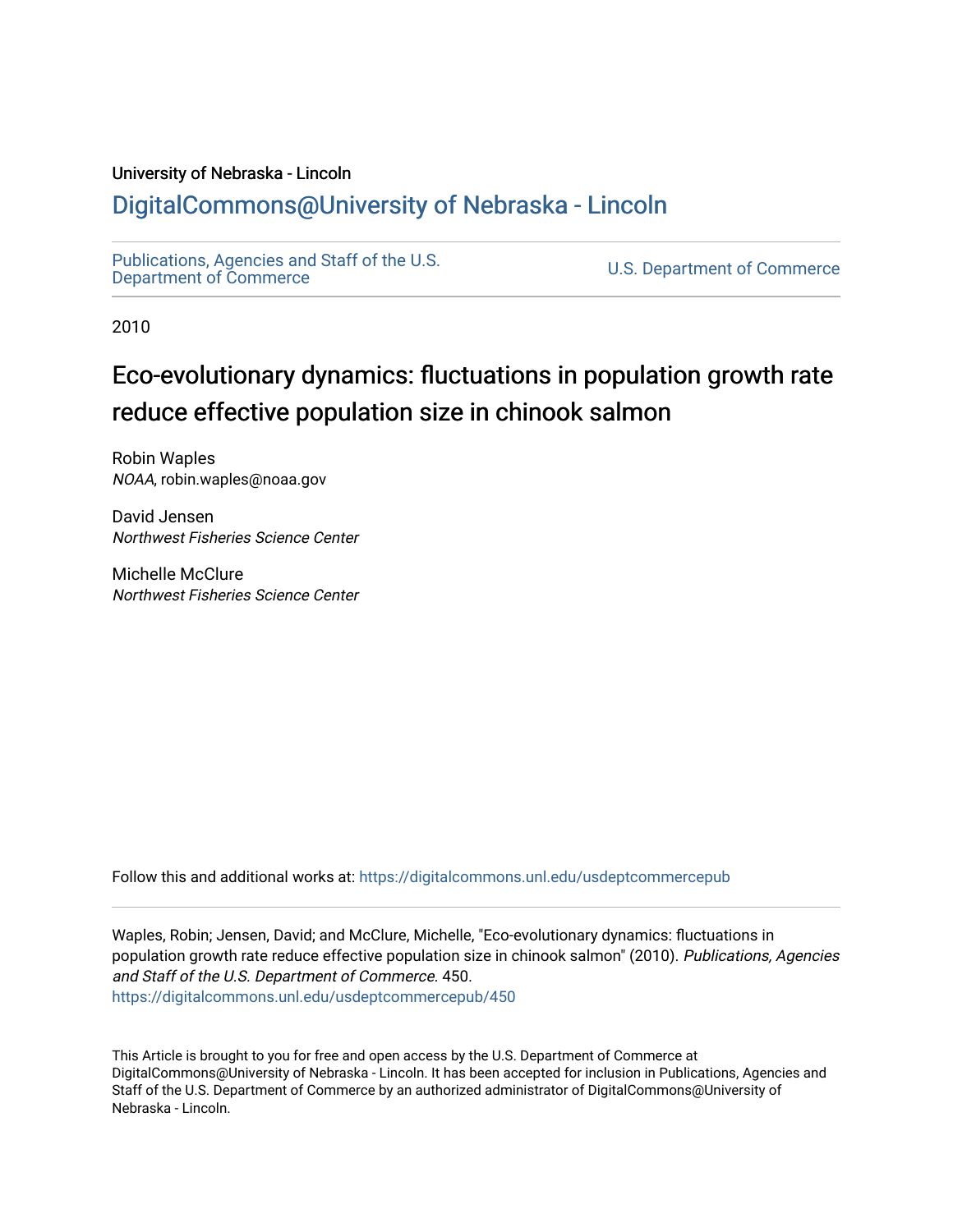## Eco-evolutionary dynamics: fluctuations in population growth rate reduce effective population size in chinook salmon

ROBIN S. WAPLES,<sup>1</sup> DAVID W. JENSEN,<sup>2</sup> AND MICHELLE MCCLURE

National Marine Fisheries Service, Northwest Fisheries Science Center, Seattle, Washington 98112 USA

Abstract. We empirically assess the relationship between population growth rate  $(\lambda, a)$ parameter central to ecology) and effective population size  $(N_e, a \text{ key parameter in})$ evolutionary biology). Recent theoretical and numerical studies indicate that in semelparous species with variable age at maturity (such as Pacific salmon, many monocarpic plants, and various other species), differences in mean reproductive success among individuals reproducing in different years leads to variation in  $\lambda$ , and this in turn can reduce  $N_{\rm e}$ . However, this phenomenon has received little empirical evaluation. We examined time series of abundance data for 56 populations of chinook salmon (Onchorhynchus tshawytscha) from the northwestern United States and compared  $N<sub>e</sub>$  (calculated from demographic data) with the total number of spawners each generation  $(N_T)$ . Important results include: (1) The mean multigenerational ratio  $\bar{N}_{\rm e}/\bar{N}_{\rm T}$  was 0.64 (median = 0.67), indicating that annual variation in  $\lambda$ reduces effective population size in chinook salmon by an average of  $\sim$ 35%. These reductions are independent of, and in addition to, factors that reduce  $N_e$  within individual cohorts (uneven sex ratio and greater-than-random variance in reproductive success). (2) The coefficient of variation of  $\lambda$  was the most important factor associated with reductions in  $N_e$ , explaining up to two-thirds of the variance in  $\tilde{N}_e/\tilde{N}_T$ . (3) Within individual generations,  $N_e$  was lower when there was a negative correlation between annual  $N_i$  and  $\lambda$ , i.e., when relatively few breeders produced relatively high numbers of offspring. Our results thus highlight an important and little-studied eco-evolutionary trade-off: density-dependent compensation has generally favorable ecological consequences (promoting stability and long-term viability) but incurs an evolutionary cost (reducing  $N_e$  because a few individuals make a disproportionate genetic contribution). (4) For chinook salmon,  $\hat{N}_{\text{eH}}$  (an estimator based on the harmonic mean number of breeders per year) is generally a good proxy for true  $N<sub>e</sub>$  and requires much less data to calculate.

Key words: age-structured species; chinook salmon; eco-evolutionary trade-offs; ideal population; northwestern United States; Onchorhynchus tshawytscha; recruits per spawner; reproductive success; semelparous.

## **INTRODUCTION**

Population growth rate  $(\lambda)$  is one of the most fundamental parameters in ecology. A population's growth rate can be used to define its ecological niche (Hooper et al. 2008), test life history theory (Seamans and Gutierrez 2007), study dynamics of infectious disease (Bacaer and Ouifki 2007), examine spatial patterns of autocorrelation (Jones et al. 2007), or evaluate biological consequences of climate change (Hone and Clutton-Brock 2007), to name just a few applications. In addition, the mean and variance of  $\lambda$  are essential in assessing population viability (Beissinger and McCullough 2002, Boyce et al. 2006) and evaluating effects of conservation measures for species at risk (Wisdom et al. 2000, Van der Voort and McGraw 2006).

<sup>2</sup> Present address: 710 West 27th Avenue, Eugene, Oregon 97405 USA.

In evolutionary biology, effective population size  $(N_e)$ plays a similarly central role. Effective population size, rather than census size  $(N)$ , determines rates of random genetic drift, allele frequency change, loss of genetic variability, and increase in inbreeding (Kimura 1983). Effective size also determines the relative importance of natural selection and migration, which have predictable effects in large populations but can be overwhelmed by drift when  $N_e$  is small (Felsenstein 1976). Considerable interest has focused on the ratio of effective : census size  $(N_e/N)$ , which can vary substantially among species (Frankham 1995) and might be very small in some (Hedrick 2005). Understanding and estimating  $N_e$  is particularly important in conservation of small populations, for which random processes can be a potent evolutionary force (Allendorf and Luikart 2007).

In this paper, we consider the relationship between these two key parameters, one ecological, the other evolutionary. Recent theoretical and numerical studies (Nunney 2002, Waples 2002, 2006, Vitalis et al. 2004) have evaluated  $N_e$  in species that are semelparous but have variable age at maturity, life history traits that

Manuscript received 6 March 2009; revised 10 June 2009; accepted 15 June 2009. Corresponding Editor: M. Festa-Bianchet.

<sup>1</sup> E-mail: robin.waples@noaa.gov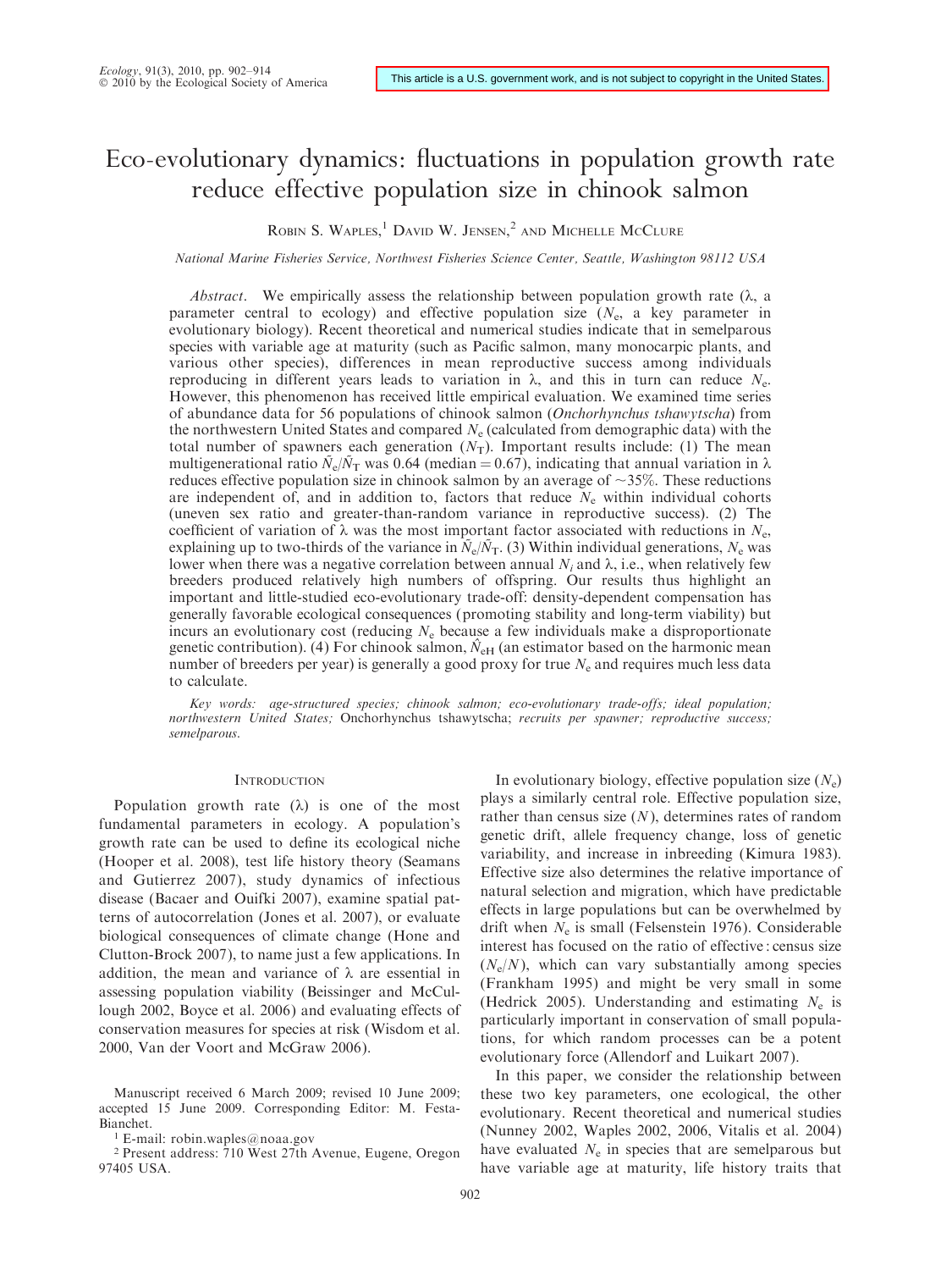characterize Pacific salmon (Onchorhynchus spp.). Variable age at maturity is also found in many monocarpic plants, such as desert annuals (Venable 2007), Agave spp. (Nobel 1992), and many bamboos (Kitamura and Kawahara 2009). Many invertebrate species with diapausing eggs, such as Daphnia spp. (Caceres and Tessier 2004) and copepods (Hairston and Munns 1984), also have variation in time of maturity in spite of reproducing during only one season. Here, we use empirical data for over 50 populations of chinook salmon (O. tshawytscha) to evaluate the influence of variation in population growth rate and other demographic parameters on effective population size.

Evolutionary biologists use hypothetical ''ideal'' populations to make the concept of effective size operational. An ideal population has discrete generations, constant size, equal sex ratio, and binomial variation among individuals in reproductive success; if these conditions are met,  $N_e = N$ . However, few if any natural populations completely satisfy these conditions, with the general result that  $N_e/N < 1$ . Within a particular generation, greater-than-random variance in reproductive success is the primary factor that reduces  $N_e$  compared to N (Frankham 1995). Semelparous, age-structured species also depart from the ideal model because individuals within a generation do not mate at random; instead, they mate only with others that mature in the same year, and the resulting progeny represent the lifetime reproductive success of those parents. Because N varies over time in all natural populations, mean reproductive success of individuals in different years will also vary, as will  $\lambda$ . This means that, within any given generation, different groups of individuals will have different mean reproductive output, a fact that increases variance in reproductive success (among all the individuals within a generation) and reduces  $N_e$  (Waples 2002, 2006). Notably, this will be true even if the individuals that breed each year are "ideal" in all other respects.

Previous studies (Nunney 2002, Waples 2002, 2006) evaluated how various demographic parameters (age structure, generation length, variance in  $N$  and  $\lambda$ , method of population regulation) affect  $N_e$  and  $N_e/N$ . In this paper, we ask the following questions based on empirical data for chinook salmon: (1) What is the magnitude of reduction in  $N_e$  and  $N_e/N$  per generation associated with variation in population growth rate, and does this differ among life history types and geographic areas? (2) What demographic or life history characteristics are most important in determining the  $N_e/N$  ratio? (3) How well does a simple method that uses a time series of abundance data perform in estimating true effective size in these populations?

#### **METHODS**

### Selection of populations

We examined abundance data for 79 populations of chinook salmon from Washington, Oregon, Idaho, and California, USA, and 56 of these met our selection

criteria (Table 1, Fig. 1): at least 10 years of continuous data, including yearly estimates of numbers of spawners  $(N<sub>i</sub>)$  and naturally produced recruits  $(R<sub>i</sub>,$  adult spawners in subsequent years produced by the spawners in year i). Data series ranged in length from 10 to 42 years and included populations at both high and low abundance. The populations can be grouped into two hierarchical levels. First, populations spawning in high-elevation tributaries of the Interior Columbia River basin are from a genetic lineage that is well isolated from other chinook salmon (Waples et al. 2004; Fig. 2). These upper-tributary populations are commonly said to have a ''stream-type'' life history because as juveniles they spend an entire winter in fresh water before migrating to sea as yearling smolts, and as adults they begin their spawning migration in spring or summer and mature in fresh water (Healey 1991). In contrast, most ''oceantype'' populations (in the Columbia River, in Puget Sound, and in coastal streams) are dominated by subyearling smolts, mature at sea, and spawn shortly after returning to fresh water. Second, within each life history type, the populations are drawn from multiple evolutionarily significant units (ESUs). Salmon ESUs are defined based on differences in ecological, life history, and genetic characteristics and are intended to identify groups of populations that are largely following independent evolutionary trajectories (Waples 1991). Therefore, we expected that biological and/or ecological differences associated with life history types and ESUs might differentially influence effective population size.

We examined associations between estimates of effective size and several demographic characteristics that previous work suggests might affect  $N_e$ . Mean  $N_i$  varied by more than two orders of magnitude among populations, from 115 (Big Creek) to over 40 000 (Hanford Reach) (Table 1). The coefficient of variation of population size was high  $[CV(N<sub>i</sub>) > 0.5]$  in most populations. The number of years of data differed significantly between the two life history types, with means of  $n = 18.8$  years in ocean-type populations and 34.7 years in stream-type populations. However, as discussed below (Results: Factors associated ... and Factors affecting ... ) we found no evidence that results were sensitive to data series length.Mean age at spawning (which provides an estimate of generation length, g) was 3.5–4.5 yr in most ocean-type populations and between 4 and 5 yr in all stream-type populations (Table 1). It is likely that actual generation length was slightly higher because older individuals tend to produce more offspring (Healey and Heard 1984). We calculated an evenness age index for each population as I  $= 1 - \sum A_x^2$ , where  $A_x$  is the fraction maturing at each age  $(\Sigma A_x=1)$ . When all adults reproduce at a single age, *I* is 0 and takes a maximum of  $1 - 1/a$  when  $A_x$  is equal over each of a age classes. Values for most populations fell within a rather narrow range  $(I=0.5-0.65;$  Table 1).

The annual measure of population growth rate,  $\lambda_i =$  $R_i/N_i$ , is lognormally distributed in salmon (Peterman 1981), so we used the geometric mean [GM( $\lambda_i$ )] as an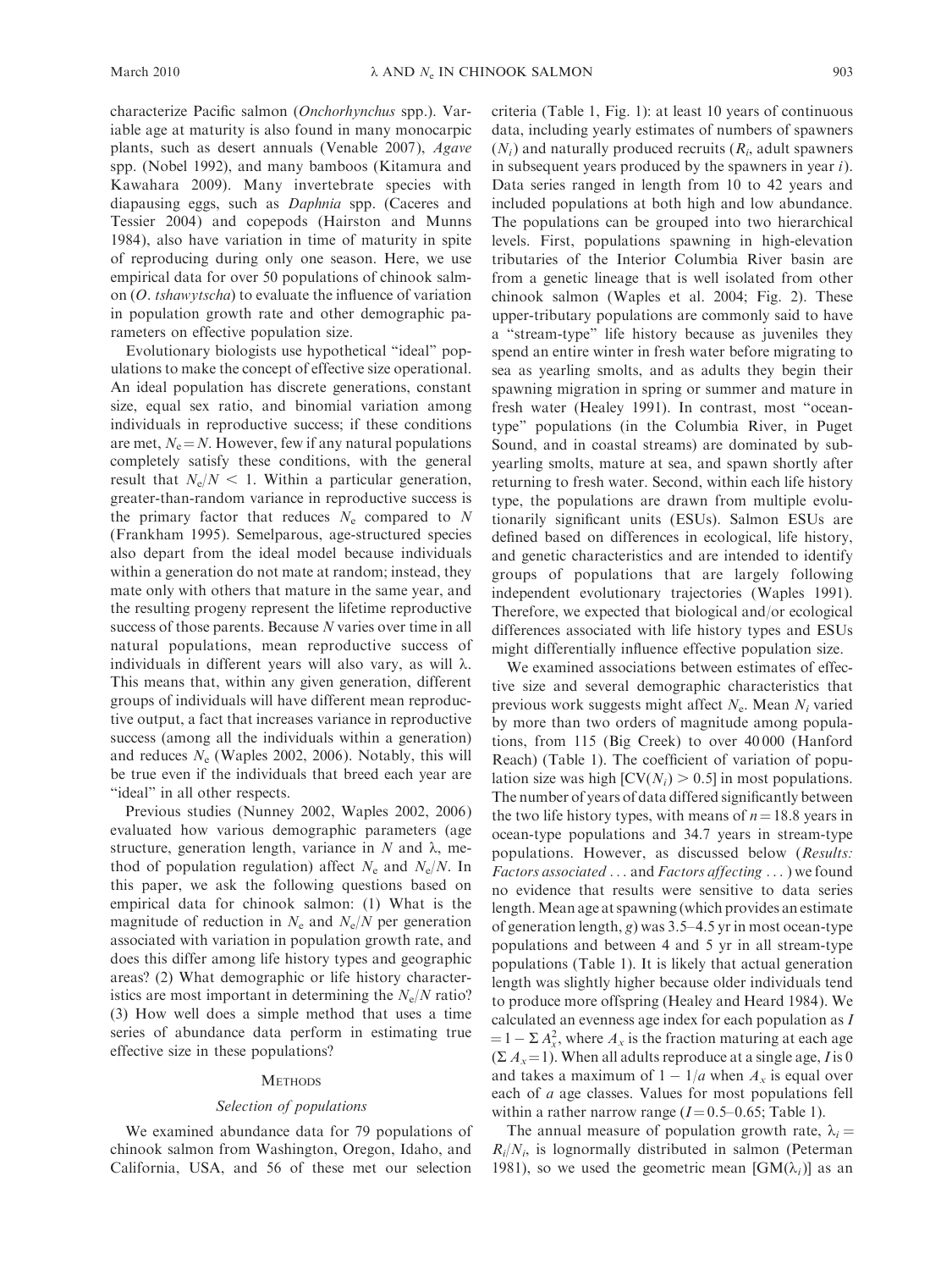TABLE 1. Summary information for populations of chinook salmon (Onchorhynchus tshawytscha) considered in this paper, by ocean-type and stream-type life history.

|                                                      |                  | Years                     |              | Annual<br>number of<br>spawners, $N_i$ |              |                                                 | Recruits<br>per spawner,<br>λ |                     | Age at maturity, $A_i$ |              |              |              | Even-<br>ness<br>age |              |
|------------------------------------------------------|------------------|---------------------------|--------------|----------------------------------------|--------------|-------------------------------------------------|-------------------------------|---------------------|------------------------|--------------|--------------|--------------|----------------------|--------------|
| Population by ESU                                    | $\boldsymbol{n}$ | First Last                |              | Mean                                   | CV           | Mean GM                                         |                               | <b>CV</b>           | $\overline{2}$         | 3            | 4            | $>\!5$       | g<br>(yr)            | index,<br>Ι  |
| Ocean type                                           |                  |                           |              |                                        |              |                                                 |                               |                     |                        |              |              |              |                      |              |
| Puget Sound                                          |                  |                           |              |                                        |              |                                                 |                               |                     |                        |              |              |              |                      |              |
| Bridal Veil<br>Cedar River                           | 16<br>31         | 1979<br>1964              | 1994<br>1994 | 566<br>817                             | 0.32<br>0.52 | 1.10<br>1.12                                    | 0.98<br>0.94                  | 0.48<br>0.68        | 0.01<br>0.01           | 0.01<br>0.26 | 0.56<br>0.69 | 0.29<br>0.04 | 3.75<br>3.75         | 0.61<br>0.46 |
| Duwamish/Green Rivers                                | 27               | 1968                      | 1994         | 5281                                   | 0.53         | 1.36                                            | 1.07                          | 0.71                | 0.03                   | 0.18         | 0.72         | 0.07         | 3.84                 | 0.44         |
| Elwha River                                          | 18               | 1976                      | 1993         | 2068                                   | 0.75         | 1.65                                            | 1.17                          | 0.98                | 0.01                   | 0.13         | 0.57         | 0.3          | 4.17                 | 0.58         |
| Lower Sauk River                                     | 21               | 1974                      | 1994         | 1016                                   | 0.62         | 1.21                                            | 0.88                          | 0.77                | 0.00                   | 0.10         | 0.67         | 0.23         | 4.13                 | 0.49         |
| Lower Skagit River<br>North Fork Nooksack River      | 21<br>11         | 1974<br>1984              | 1994<br>1994 | 2710<br>232                            | 0.48<br>0.75 | 0.92<br>3.19                                    | 0.84<br>1.68                  | 0.43<br>1.13        | 0.03<br>0.00           | 0.23<br>0.05 | 0.53<br>0.90 | 0.2<br>0.05  | 3.91<br>4.00         | 0.62<br>0.19 |
| South Fork Nooksack River                            | 11               | 1984                      | 1994         | 300                                    | 0.55         | 0.98                                            | 0.90                          | 0.40                | 0.01                   | 0.10         | 0.60         | 0.29         | 4.17                 | 0.54         |
| Skokomish River                                      | 27               | 1968                      | 1994         | 1387                                   | 0.59         | 1.82                                            | 1.00                          | 1.71                | 0.14                   | 0.69         | 0.15         | 0.02         | 3.05                 | 0.48         |
| Snohomish River, fall                                | 12<br>15         | 1983                      | 1994<br>1993 | 1770<br>952                            | 0.35<br>0.55 | 1.11                                            | 1.01                          | 0.45<br>0.52        | 0.00                   | 0.05         | 0.48         | 0.48         | 4.43<br>4.04         | 0.54         |
| Snohomish River, summer<br>Stillaguamish River, fall | 10               | 1979<br>1985              | 1994         | 140                                    | 0.35         | 1.12<br>1.42                                    | 0.97<br>1.28                  | 0.45                | 0.00<br>0.11           | 0.20<br>0.35 | 0.55<br>0.50 | 0.24<br>0.04 | 3.47                 | 0.60<br>0.61 |
| Stillaguamish River, summer                          | 21               | 1974                      | 1994         | 812                                    | 0.45         | 1.17                                            | 1.00                          | 0.58                | 0.05                   | 0.29         | 0.51         | 0.15         | 3.76                 | 0.63         |
| Suiattle River                                       | 27               | 1967                      | 1993         | 642                                    | 0.56         | 1.05                                            | 0.87                          | 0.55                | 0.01                   | 0.07         | 0.46         | 0.45         | 4.37                 | 0.58         |
| Cascade River                                        | 10<br>28         | 1984<br>1967              | 1993<br>1994 | 188<br>562                             | 0.46<br>0.69 | 1.41<br>1.53                                    | 1.25<br>1.05                  | 0.49<br>0.94        | 0.03<br>0.03           | 0.13<br>0.14 | 0.66<br>0.24 | 0.19<br>0.59 | 4.01<br>4.38         | 0.51<br>0.58 |
| Upper Sauk River<br>Upper Skagit River               | 21               | 1974                      | 1994         | 7513                                   | 0.40         | 1.15                                            | 1.04                          | 0.50                | 0.01                   | 0.17         | 0.56         | 0.26         | 4.07                 | 0.59         |
| Wallace River                                        | 15               | 1979 1993                 |              | 901                                    | 0.76         | 1.48                                            | 0.84                          | 1.47                | 0.00                   | 0.19         | 0.51         | 0.29         | 4.11                 | 0.62         |
| Lower Columbia                                       |                  |                           |              |                                        |              |                                                 |                               |                     |                        |              |              |              |                      |              |
| Big White Salmon River                               | 18               | 1978                      | 1995         | 523                                    | 0.96         | 1.01                                            | 0.69                          | 0.87                | 0.05                   | 0.41         | 0.47         | 0.06         | 3.54                 | 0.60         |
| Coweeman River<br>Cowlitz River                      | 18<br>17         | 1978<br>1978              | 1995<br>1994 | 299<br>2898                            | 1.06<br>0.66 | 2.82<br>0.34                                    | 1.85<br>0.24                  | 0.86<br>0.84        | 0.03<br>0.33           | 0.19<br>0.18 | 0.55<br>0.26 | 0.23<br>0.24 | 3.96<br>3.40         | 0.61<br>0.74 |
| East Fork, Lewis River Tules                         | - 16             | 1980                      | 1995         | 337                                    | 0.42         | 1.09                                            | 0.85                          | 0.72                | 0.03                   | 0.21         | 0.55         | 0.21         | 3.93                 | 0.61         |
| Elochoman River                                      | 18               | 1978                      | 1995         | 679                                    | 1.03         | 1.05                                            | 0.50                          | 1.13                | 0.14                   | 0.47         | 0.35         | 0.04         | 3.29                 | 0.64         |
| Grays River                                          | 18               | 1978                      | 1995         | 644                                    | 1.03         | 1.56                                            | 0.58                          | 1.52                | 0.05                   | 0.27         | 0.57         | 0.12         | 3.75                 | 0.59         |
| Kalama River<br>Lewis River Bright                   | 18<br>18         | 1978<br>1978              | 1995<br>1995 | 5631<br>12626                          | 1.15<br>0.40 | 1.16<br>1.02                                    | 0.61<br>0.78                  | 1.40<br>0.63        | 0.02<br>0.08           | 0.34<br>0.13 | 0.40<br>0.38 | 0.24<br>0.4  | 3.86<br>4.11         | 0.67<br>0.67 |
| Mill Creek                                           | 16               | 1980                      | 1995         | 2094                                   | 0.75         | 0.90                                            | 0.50                          | 1.22                | 0.08                   | 0.40         | 0.43         | 0.09         | 3.54                 | 0.64         |
| Sandy River late                                     | 13               | 1984                      | 1996         | 1052                                   | 0.57         | 1.24                                            | 0.96                          | 0.76                | 0.07                   | 0.23         | 0.62         | 0.09         | 3.73                 | 0.56         |
| Washougal River                                      | 18               | 1978                      | 1995         | 2597                                   | 0.46         | 0.69                                            | 0.47                          | 0.88                | 0.10                   | 0.25         | 0.55         | 0.1          | 3.66                 | 0.61         |
| Wind River                                           | 15               | 1978                      | 1992         | 462                                    | 0.99         | 1.15                                            | 0.45                          | 1.62                | 0.03                   | 0.47         | 0.46         | 0.04         | 3.51                 | 0.57         |
| Interior Columbia, fall†<br>Hanford Reach            | 28               | 1964                      | 1991         | 40 17 1                                | 0.63         | 1.22                                            | 0.92                          | 0.78                | 0.32                   | 0.19         | 0.34         | 0.16         | 3.34                 | 0.73         |
| Snake River                                          | 28               | 1964                      | 1991         | 4129                                   | 1.22         | 0.88                                            | 0.77                          | 0.52                | 0.35                   | 0.34         | 0.26         | 0.05         | 3.01                 | 0.69         |
| Southern Oregon                                      |                  |                           |              |                                        |              |                                                 |                               |                     |                        |              |              |              |                      |              |
| Rogue River                                          | 18               | 1977                      | 1994         | 8868                                   | 1.03         | 2.16                                            | 0.83                          | 1.62                | 0.11                   | 0.25         | 0.51         | 0.13         | 3.67                 | 0.65         |
| Ocean-type means                                     | 19               |                           |              | 3359                                   | 0.67         | 1.34                                            | 0.91                          | 0.88                | 0.07                   | 0.23         | 0.50         | 0.20         | 3.81                 | 0.58         |
| Stream type                                          |                  |                           |              |                                        |              |                                                 |                               |                     |                        |              |              |              |                      |              |
| Snake River, spring/summer                           |                  |                           |              |                                        |              |                                                 |                               |                     |                        |              |              |              |                      |              |
| Bear Valley Creek<br>Big Creek                       | 36               | 1962 1997<br>35 1962 1996 |              | 668<br>115                             | 0.96<br>0.91 | 1.38<br>1.98 0.79 1.94 0.00 0.06 0.40 0.54 4.49 |                               | $0.77$ 1.20         | 0.00                   | 0.02         | 0.40         | 0.58         | 4.56                 | 0.51<br>0.54 |
| Catherine Creek                                      | 40               | 1958 1997                 |              | 508                                    | 0.92         | 1.11                                            |                               | 0.58 0.99           | 0.00                   | 0.09         | 0.64         | 0.27         | 4.19                 | 0.51         |
| Imnaha River                                         | 42               | 1955                      | 1996         | 963                                    | 0.80         | 0.83                                            | 0.60                          | 0.80                | 0.00                   | 0.04         | 0.47         | 0.49         | 4.45                 | 0.55         |
| Johnson Creek                                        | 35               | 1962 1996                 |              | 288                                    | 0.79         | 0.97                                            | 0.74                          | 0.75                | 0.00                   | 0.07         | 0.53         | 0.39         | 4.32                 | 0.56         |
| Lemhi River<br>Lookingglass Creek                    | 35<br>40         | 1962 1996<br>1955         | 1994         | 602<br>418                             | 1.04<br>1.24 | 1.41<br>0.85                                    | 0.75<br>0.52                  | 1.55<br>0.89        | 0.00<br>0.00           | 0.01<br>0.13 | 0.49<br>0.64 | 0.5<br>0.22  | 4.49<br>4.08         | 0.51<br>0.52 |
| Lostine River                                        | 42               | 1955 1996                 |              | 263                                    | 0.71         | 1.21                                            | 0.70                          | 1.27                | 0.00                   | 0.06         | 0.58         | 0.36         | 4.30                 | 0.53         |
| Marsh Creek                                          | 36               | 1962 1997                 |              | 374                                    | 0.93         | 1.35                                            | 0.66                          | 1.52                | 0.00                   | 0.04         | 0.37         | 0.59         | 4.56                 | 0.52         |
| Minam River<br>Poverty Flat                          | 38<br>35         | 1959 1996<br>1962 1996    |              | 289<br>697                             | 0.73<br>0.91 | 1.26<br>0.92                                    | 0.71<br>0.71                  | 1.14<br>0.75        | 0.00<br>0.00           | 0.07<br>0.10 | 0.67<br>0.53 | 0.26<br>0.37 | 4.19<br>4.27         | 0.48<br>0.58 |
| Secesh River                                         | 35               | 1962 1996                 |              | 247                                    | 0.60         | 1.13                                            | 0.85                          | 0.77                | 0.00                   | 0.08         | 0.55         | 0.36         | 4.28                 | 0.56         |
| Sulphur Creek                                        | 22               | 1962 1983                 |              | 358                                    | 0.85         | 2.38                                            | 0.83                          | 1.43                | 0.00                   | 0.04         | 0.38         | 0.58         | 4.55                 | 0.53         |
| Upper Grande Ronde River                             | 40               | 1959 1998                 |              | 373                                    | 0.85         | 0.99                                            | 0.55                          | 1.11                | 0.00                   | 0.08         | 0.64         | 0.28         | 4.20                 | 0.51         |
| Valley Creek<br>Wenaha River                         | 32<br>31         | 1962 1993<br>1966 1996    |              | 178<br>662                             | 1.08<br>1.08 | 2.31<br>0.67                                    | 0.68                          | 2.22<br>0.48 0.78   | 0.00<br>0.00           | 0.07<br>0.05 | 0.35<br>0.64 | 0.58<br>0.3  | 4.51<br>4.25         | 0.53<br>0.49 |
| Mid-Columbia                                         |                  |                           |              |                                        |              |                                                 |                               |                     |                        |              |              |              |                      |              |
| Middle Fork, John Day River                          | 32               | 1965 1996                 |              | 394                                    | 0.68         | 1.87                                            |                               | 1.19 1.31           | 0.00                   | 0.03         | 0.85         | 0.12         | 4.09                 | 0.26         |
| North Fork, John Day River                           | 33               | 1964                      | 1996         | 1611                                   | 0.44         | 1.16                                            | 0.92                          | 0.80                | 0.00                   | 0.03         | 0.80         | 0.17         | 4.14                 | 0.33         |
| Upper John Day River<br>Warm Springs River           | 33<br>21         | 1964<br>1974 1994         | 1996         | 318<br>788                             | 0.59<br>0.60 | 1.41<br>1.09                                    | 1.09                          | 0.88<br>$0.75$ 0.83 | 0.00<br>0.00           | 0.05<br>0.05 | 0.88<br>0.77 | 0.07<br>0.18 | 4.03<br>4.13         | 0.22<br>0.37 |
|                                                      |                  |                           |              |                                        |              |                                                 |                               |                     |                        |              |              |              |                      |              |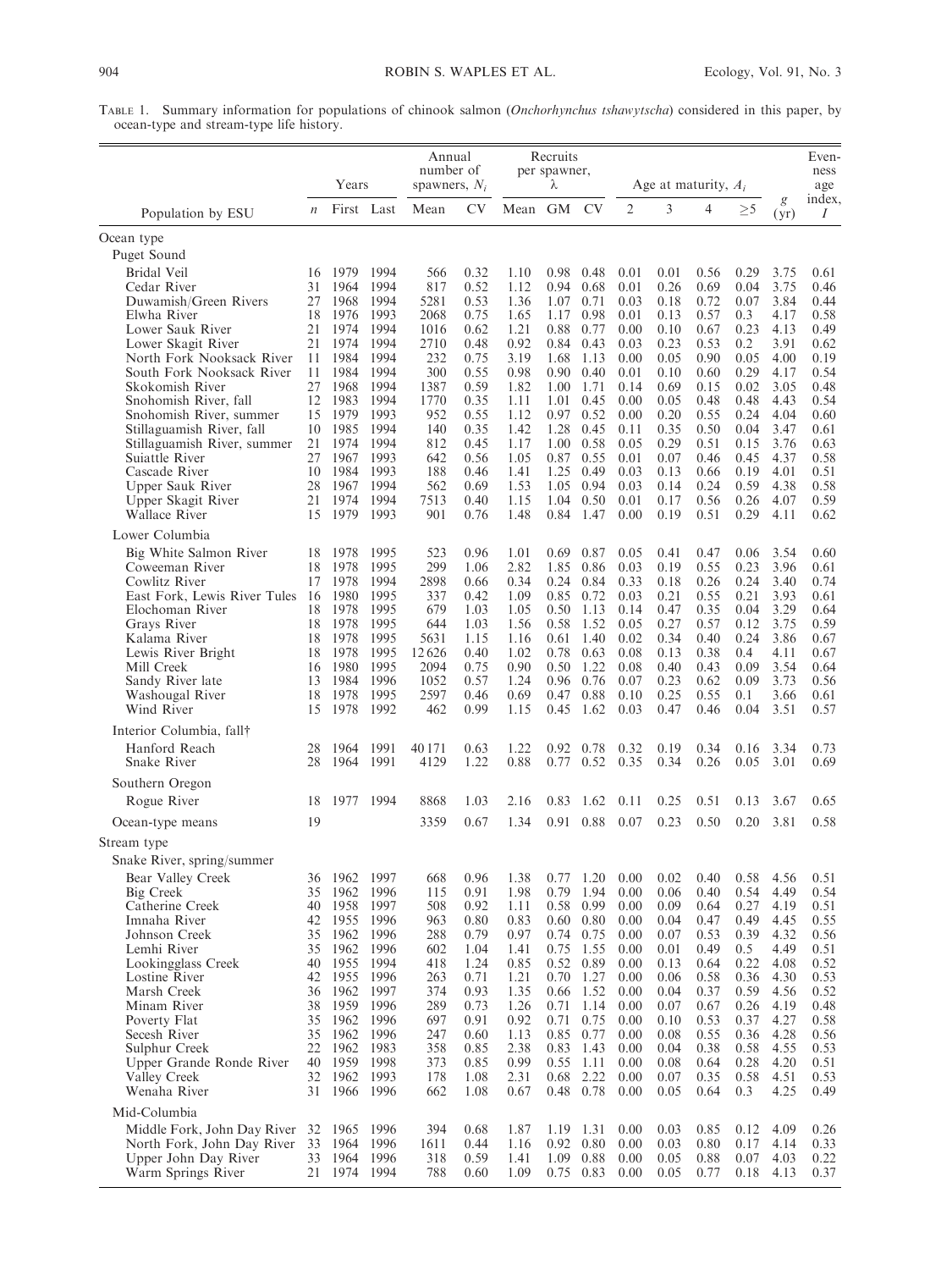Ė

|                     | Years            |       | Annual<br>number of<br>spawners, $N_i$ |      | Recruits<br>per spawner, |      | Age at maturity, $A_i$ |           |      |      | Even-<br>ness<br>age |          |           |        |
|---------------------|------------------|-------|----------------------------------------|------|--------------------------|------|------------------------|-----------|------|------|----------------------|----------|-----------|--------|
| Population by ESU   | $\boldsymbol{n}$ | First | Last                                   | Mean | CV                       | Mean | GM                     | <b>CV</b> |      |      | 4                    | $\geq 5$ | g<br>(yr) | index, |
| Upper Columbia      |                  |       |                                        |      |                          |      |                        |           |      |      |                      |          |           |        |
| <b>Entiat River</b> | 37               | 1960  | 1996                                   | 371  | 0.74                     | l 11 | 0.80                   | 0.83      | 0.00 | 0.08 | (0.61)               | 0.32     | 4.24      | 0.53   |
| Methow River        | 31               | 1960  | 1990                                   | 1673 | 0.62                     | 1.08 | 0.81                   | 0.75      | 0.00 | 0.10 | 0.54                 | 0.36     | 4.26      | 0.57   |
| Wenatchee River     | 37               | 1960  | 1996                                   | 2445 | 0.62                     | 1.16 | 0.76                   | 0.94      | 0.00 | 0.07 | 0.50                 | 0.43     | 4.36      | 0.56   |
| Stream-type means   | 35               |       |                                        | 635  | 0.81                     | 1.29 | 0.75                   |           | 0.00 | 0.06 | 0.58                 | 0.36     | 4.30      | 0.49   |

Notes: We examined abundance data for 79 populations of chinook salmon from Washington, Oregon, Idaho, and California, USA, and 56 of these met our selection criteria. The evenness age index, I, was calculated as  $\overline{I} = 1 - \sum A_x^2$ , where  $A_x$  is the fraction maturing at each age. Abbreviations are: CV, coefficient of variation; GM, geometric mean; g, generation length; ESU, evolutionarily significant unit.

- This group includes two closely related ESUs, each represented here by a single population.

indication of population trend. The geometric mean was close to 1 in Puget Sound (mean  $= 1.04$ ) but was substantially lower in the Lower Columbia River (mean  $= 0.72$ ; 95% distribution-free CI  $= 0.50 - 0.85$ ) and Snake River spring/summer (0.68;  $CI = 0.60 - 0.77$ ) ESUs. The coefficient of variation of population size,  $CV(\lambda_i)$ , was generally high  $(>0.5)$ , particularly so in many Columbia River populations. That is, although some populations had stable trends, many others were declining over the study period, and most had a high interannual variance in productivity.

## Run reconstructions

Data for populations within the Puget Sound, Lower Columbia, Upper Columbia, and Snake Rivers spring/ summer and fall ESUs were compiled for a review of populations listed as threatened or endangered ''species'' under the U.S. Endangered Species Act (Good et al. 2005). Other sources were: Interior Columbia oceantype (Peters et al. 1999), Mid-Columbia (Beamesderfer et al. 1998, as updated by Oregon Department of Fish and Wildlife staff; E. Tinus, personal communication),



FIG. 1. Map of the northwestern United States showing locations of 56 populations of chinook salmon (Onchorhynchus tshawytscha) considered in the analyses. Stream type and ocean type are two major life history variants described in the paper. Letters indicate geographic regions and run timing: A, Puget Sound; B, Lower Columbia; C, Interior Columbia, fall-run; D, Rogue River; E, Interior Columbia, spring/summer-run. State abbreviations are: WA, Washington; OR, Oregon; ID, Idaho.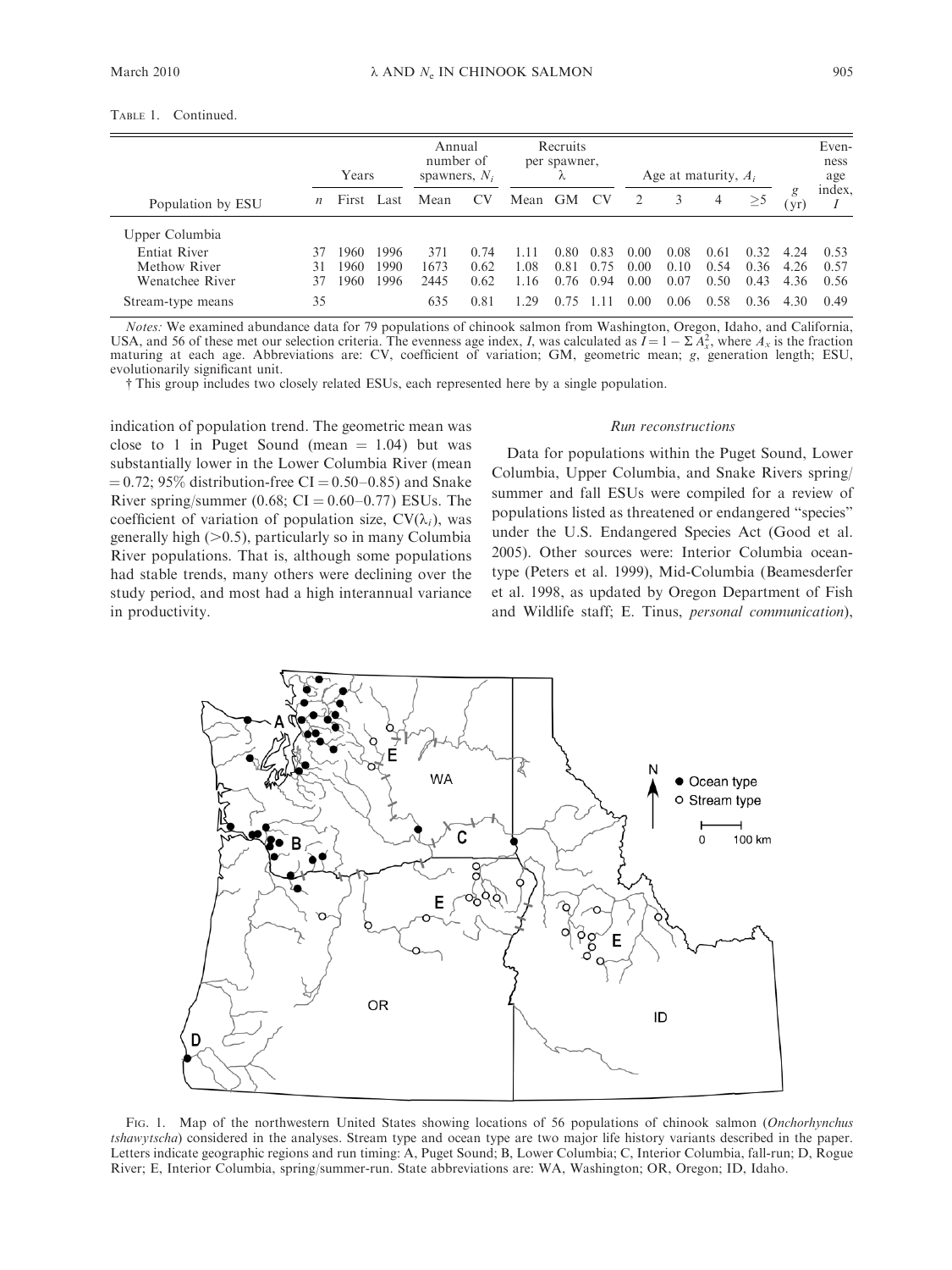

FIG. 2. Multidimensional scaling plot of pairwise genetic distances (chord distance; Cavalli-Sforza and Edwards 1967) among samples from 48 chinook salmon populations from several geographic regions. Solid circles, ocean-type populations included in this study; open circles, stream-type populations included in this study; stars, populations from nearby areas with genetic data considered by Waples et al. (2004). Geographic/run timing designations (A–E) are as illustrated in Fig. 1.

and Rogue River (Whisler and Jacobs 2001). Yearly estimates of  $N_i$  were derived from surveys of redds (salmon nests) or counts of fish passing weirs or dams, expanded to population scale using estimates of available spawning habitat, pre-spawning mortality, and other factors (such as harvest) as appropriate. The description of expansion methods in Beamesderfer et al. (1998) is typical for other ESUs as well.

Yearly estimates of spawner ages were available for many populations, but in Puget Sound (and for earlier years in other data series) mean age structure was used. Age was generally determined from scales, occasionally from length. For each population, we obtained a vector of adult recruits  $(R<sub>i</sub>)$  as follows. Spawners in each year were partitioned into cohorts based on  $A_x$  values and assigned backwards to the parental brood year. For example, in year i, three-year-old spawners would be assigned as recruits to year  $i - 3$ , four-year-old spawners to year  $i - 4$ , and five-year-old spawners to year  $i - 5$ . The time series of recruits was necessarily one generation shorter than that for spawners. Some populations were influenced by naturally spawning hatchery fish. Because all natural spawners can contribute genes to subsequent generations, we included naturally spawning hatchery fish in the  $N_i$ , but recruits included only fish whose parents spawned in the wild.

We have not attempted a formal assessment of effects of uncertainty in estimating key demographic parameters  $(N_i, R_i)$  because published quantitative estimates of measurement error are not available; however, recent work suggests that the high variability in abundance seen among years for chinook salmon is not driven by measurement error (Paulsen et al. 2007). Instead, we attempted to restrict analyses to data sets for which

sampling methods were consistent across years and comparable across populations. We believe that most measurement errors contributed random noise and perhaps have helped obscure some underlying patterns, but have not produced spurious results. We note, however, one potential source of bias that arises from random ageing errors: this will tend to overestimate the number of recruits (and hence  $\lambda_i$ ) for years with low  $N_i$ . This occurs because such years generally produce relatively few recruits, and only a few of these are incorrectly assigned (by chance) to the wrong parental year. Adjacent years with higher  $N_i$  will, on average, produce more recruits and hence more chances for a recruit to be incorrectly assigned to the year with low  $N_i$ . A similar bias can result from using a long-term average age structure (rather than data for each brood year) to assign recruits to parental year (Zabel and Levin 2002). Therefore, we expect there might be a general tendency to overestimate  $\lambda_i$  in years with low  $N_i$ , which could downwardly bias  $\tilde{N}_{e}/\tilde{N}_{T}$ . In the future, it will be important to try to quantify the magnitude of this potential effect in empirical data sets for which measurement error can be assessed.

## Effective population size

We are concerned primarily with three quantities related to population size:  $N_T$ , total census size for a generation;  $N_e$ , true effective population size for a generation, and  $\hat{N}_{\text{eH}}$ , an estimate of  $N_{\text{e}}$  obtained by the harmonic mean method. The total census size is simply the total number of spawners in the generation,  $\Sigma N_i$ . It is also the product of the generation length  $(g = \sum x A_x)$ and the mean  $N_i$  within a generation:

$$
N_{\rm T} = g\overline{N}_i = g \frac{\sum_{i=1}^{g} N_i}{g} \tag{1}
$$

which shows that  $N_T$  is the same quantity obtained using the arithmetic mean method proposed by Nunney (2002).

To calculate  $N_e$ , we used the method described by (Waples 2002, 2006), which accounts for variations in productivity across years within a generation:

$$
N_{\rm e} = \frac{1}{\sum_{i=1}^{s} \frac{(R_i/R_{\rm T})^2}{N_i}}
$$
(2)

where  $R_T$  is the total number of recruits produced by all spawners within the generation. This method accurately tracked the accumulation of inbreeding in modeled populations under a variety of scenarios (Waples 2006), so there is a sound basis for considering the quantity shown in Eq. 2 to be the true effective size.

As Eq. 2 requires detailed demographic information, we evaluated an estimator that is less data intensive. The harmonic mean method requires only a time series of  $N_i$ values: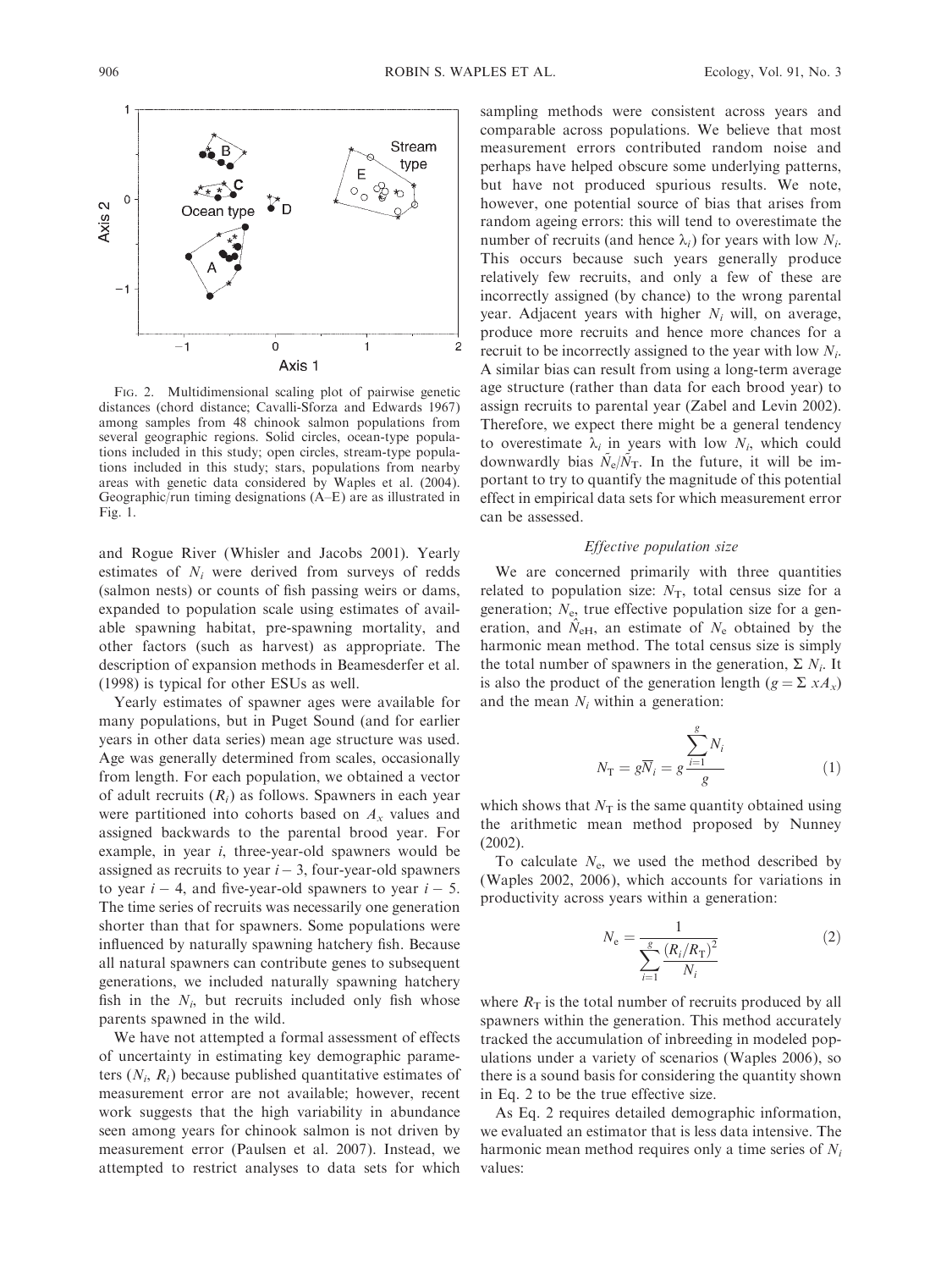$$
\hat{N}_{\text{eH}} = g\tilde{N}_i = \frac{g^2}{\sum_{i=1}^g \frac{1}{N_i}}\tag{3}
$$

where  $\tilde{N}_i$  is the harmonic mean of the  $N_i$ . Because  $\hat{N}_{\text{eH}}$ weights years of low abundance more heavily, it will always be less than  $N<sub>T</sub>$  if population size varies.

As generation length for most populations was four to five years, annual  $N_i$  and  $R_i$  values were grouped into fiveyear generations, with the last generation ending with the most recent year of data. Within each generation, we calculated the quantities in Eqs. 1–3, using (separately) all five years and only the first four, and we also computed the ratios  $N_e/N_T$  and  $N_e/\hat{N}_{eH}$  separately for the four- and five-year time series. A few populations had one year with estimated  $N_i = 0$ ; we dropped these years from the analysis and used the remaining three or four years of data for that generation. Across multiple generations, rates of evolutionary processes scale with the harmonic mean of single-generation  $N_e$  values (Wright 1938). Therefore, multigenerational values ( $\tilde{N}_{\rm T}$ ,  $\tilde{N}_{\rm e}$ ,  $\tilde{N}_{\rm eH}$ ) were calculated as the harmonic means of the single-generation values, and multigenerational ratios for each population were calculated as  $\tilde{N}_e/\tilde{N}_T$  and  $\tilde{N}_e/\tilde{N}_{eH}$  (see Kalinowski and Waples [2002] for discussion of multigenerational  $N_e/N$  ratios). Note that, for simplicity, we drop the " $\gamma$ " from  $\hat{N}_{\text{eH}}$  for multigenerational values. The  $N_e/N_T$  values for four- and five-year generations were tightly correlated (all  $r \geq 0.90$  across all populations;  $P <$ 0.001), and a similar result was found for  $N_e/\hat{N}_{\text{eH}}$ . Furthermore, Mann-Whitney tests found no evidence that either  $N_e/N_T$  or  $N_e/N_{\text{eH}}$  calculated from four-year and five-year generation length differed ( $U = 1382, Z$ [approximate] = 1.0795,  $P = 0.28$  for both). Therefore, for each population we calculated combined  $\tilde{N}_e/\tilde{N}_T$  and  $\tilde{N}_{\rm e}/\tilde{N}_{\rm eH}$  as the geometric mean of the four- and five-year multigenerational ratios.

Across all 56 populations, the distribution of  $\tilde{N}_{e}/\tilde{N}_{T}$  was slightly skewed left (mean  $= 0.64$ , median  $= 0.67$ ; Kolmogorov-Smirnov test,  $P < 0.019$ ), so the median and distribution-free confidence intervals (after Hahn and Meeker 1991) were used to describe central tendency. However, within the two major life history types, and for each of the three ESUs with enough populations for meaningful tests of normality (Snake River spring/ summer, Lower Columbia, and Puget Sound), the distribution of  $\bar{N}_{e}/\bar{N}_{T}$  did not depart statistically from normal ( $P > 0.10$  in all cases). Accordingly, we used the mean as a measure of central tendency and parametric statistics for these analyses. The distribution of  $\tilde{N}_{\rm e}/\tilde{N}_{\rm eH}$ , which (unlike  $\tilde{N}_e/\tilde{N}_T$ ) is not constrained to the range [0, 1], has a long tail toward higher values and is not normally distributed (Kolmogorov-Smirnov test,  $P < 0.01$ ). Accordingly, we used the median as a measure of central tendency and nonparametric methods to test for significance. In evaluating correlations of  $\tilde{N}_{\rm e}/\tilde{N}_{\rm eH}$  with various life history variables, we found comparable results with and without a log transformation to account for nonnormality and hence report only the untransformed results.

Because we evaluated correlations of seven different variables in each life history type with both  $\tilde{N}_e/\tilde{N}_T$  and  $\tilde{N}_{\rm e}/\tilde{N}_{\rm eH}$ , resulting in 28 statistical tests of the hypothesis that  $r = 0$ , we also evaluated significance after correcting for multiple tests. Using the standard Bonferroni correction with a nominal  $\alpha = 0.05$ , the test criterion becomes  $P < 0.05/28 = 0.00173$ . Application of the less conservative, modified false discovery rate of Benjamini and Yekutieli (2001) produced the same results, so only the former method is presented.

The statistical analyses implicitly assume independence of data points, and we have good reason to believe this is true with respect to connectivity. With the exception of two localities in Puget Sound (Bridal Veil and Wallace), all our populations have been determined to be demographically independent using the criterion developed by McElhany et al. (2000) for recovery planning in Pacific salmon: migration is low enough that it does not appreciably affect extinction risk over 100 years. We can't rule out some correlations in abundance due to shared environmental conditions, but the populations are distributed over a large enough geographic area that we expect these effects to be relatively small.

Finally, as multigenerational  $N_e/N$  values are a function of single-generation ratios, it is also important to examine factors that determine  $N_e$  within individual generations. We did this by evaluating an estimator that Waples (2006) found provides a good estimate of singlegeneration  $N_e$  for some simulated data sets:

$$
\hat{N}_{\rm e}k \approx N_{\rm T} \left[ \frac{1}{1 + {\rm CV}^2(\overline{k}_i)} + \frac{{\rm Cov}(\overline{k}_i, N_i)}{2.5 \overline{k}_* \overline{N}_i} \right].\tag{4}
$$

In this equation,  $\overline{k}_i$  is the mean number of gametes contributed by each spawner in year  $i$  ( $\overline{k}_i = 2\lambda_i$  and hence is an analogue for population growth rate),  $\overline{k}_*$  is the mean of the  $\overline{k}_i$  across the years within a generation, and  $Cov(\overline{k}_i, N_i)$  is the covariance of  $\overline{k}_i$  and  $N_i$ . The coefficient of variation of  $(\overline{k}_i)$  is closely related to  $CV(\lambda_i)$  except that the former applies to a single generation whereas  $CV(\lambda_i)$  applies to the entire data series for each population. For each five-year generation in each population, we computed  $\hat{N}_{e}k$  and compared it with true  $N_{e}$  from Eq. 2. To evaluate factors that affect this estimator, we compared the true  $N_e/N_T$  ratio each generation (Eqs. 1) and 2) with  $CV^2(\overline{k}_i)$  and the standardized covariance,  $Cov^* = Cov(\overline{k}_i, N_i)/\overline{k}_*\overline{N}_i.$ 

## **RESULTS**

## Reductions in  $N_e$  compared to census size

Most single-generation  $N_e/N_T$  values were in the range 0.7–0.9 (Fig. 3A), indicating that  $N_e$  was reduced  $\sim$ 10–30% compared to census size. Multigeneration  $\tilde{N}_e/\tilde{N}_T$  was further reduced, to ~0.5–0.7 (Fig. 3B, Table 2; Appendix). Across all 56 populations, median  $\tilde{N}_{e}/\tilde{N}_{T}$  $(0.67)$  was significantly less than 1 (95% CI = 0.60, 0.72),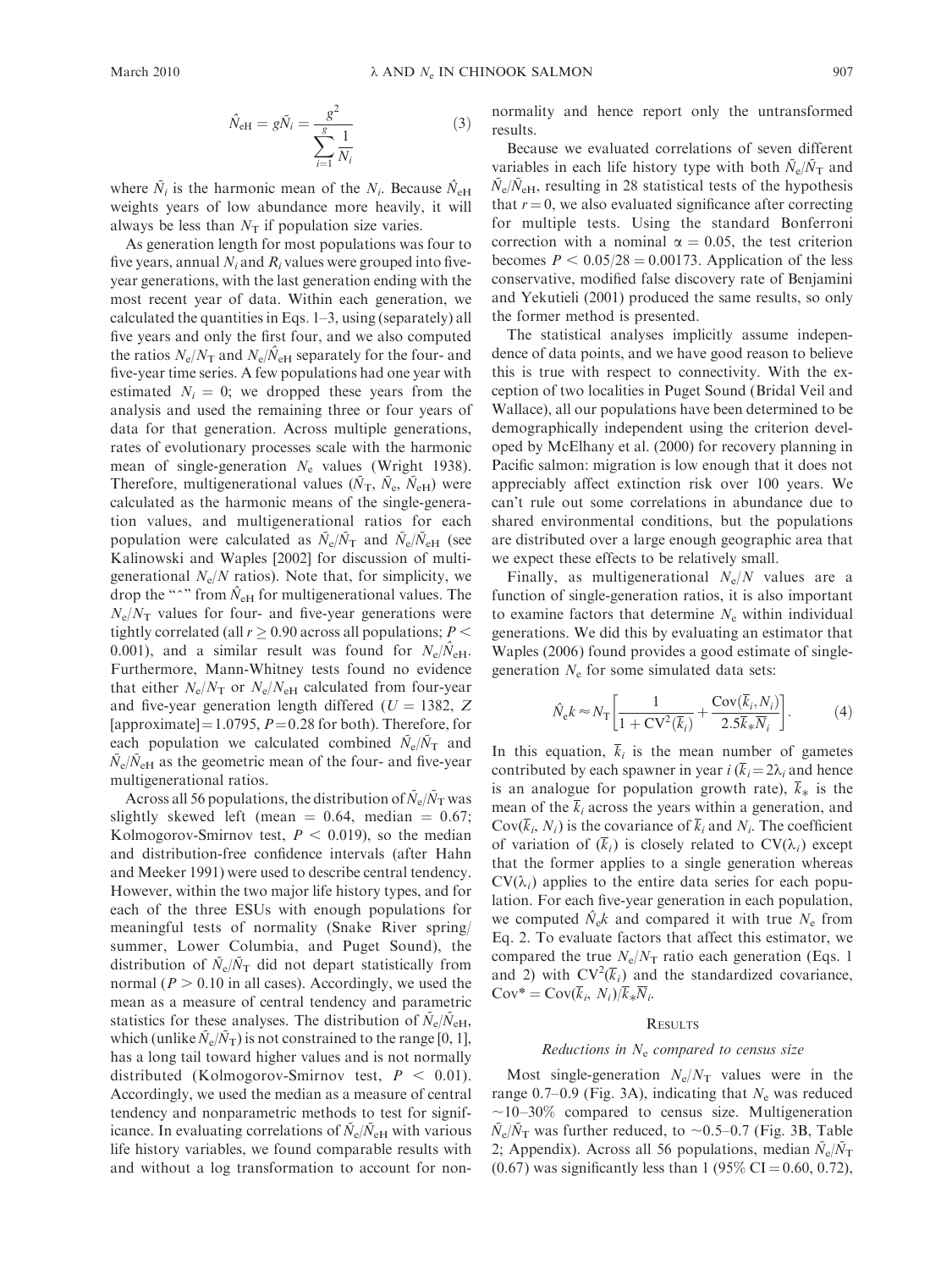

FIG. 3. Distribution of the ratio  $N_e/N_T$  in two life history types of chinook salmon.  $N_T$  is the total number of spawners in a generation, and  $N_e$  is the effective population size, computed using Eq. 2. (A) Single-generation estimates. (B) Multigeneration estimates ( $\tilde{N}_{e}/\tilde{N}_{T}$ ) computed across all generations within each of 56 populations.

and this was also true for both life history types (mean  $=$ 0.68 [range =  $0.63-0.74$ ] for ocean type and 0.57 [range = 0.49–0.64] for stream type) and for each of the ESUs with sufficient numbers of populations for a test (Snake River spring/summer, Lower Columbia, and Puget Sound; all  $P < 0.001$ ). Although 95% CIs slightly overlap for the two life history types, mean  $\tilde{N}_{e}/\tilde{N}_{T}$  was significantly different ( $t = 2.59$ , df = 54,  $P = 0.012$ ).

Mean  $\tilde{N}_{\rm e}/\tilde{N}_{\rm T}$  did not differ significantly among the three stream-type ESUs (one-way ANOVA,  $F = 1.00$ , df  $= 2, 20, P = 0.39$ . A highly significant difference was found among ocean-type ESUs (one-way ANOVA,  $F =$ 12.43, df = 2, 29,  $P < 0.001$ , after eliminating Southern Oregon, represented here by only a single population). A set of contrasts provides evidence that mean  $\tilde{N}_{e}/\tilde{N}_{T}$  for the Lower Columbia ESU differs from that for Puget Sound and Interior Columbia ocean-type populations, which themselves do not differ (Lower Columbia vs. Interior Columbia and Puget Sound,  $F = 18.17$ , df = 1, 29,  $P = 0.0002$ ; Interior Columbia vs. Puget Sound,  $F =$ 0.48, df = 1, 29, P = 0.494). Mean  $\tilde{N}_e/\tilde{N}_T$  was 0.56 in the Lower Columbia ESU and 0.80 in Interior Columbia and Puget Sound ESUs combined.

## Factors associated with reductions in  $N_e$

Annual variation in population growth rate had the strongest influence on effective population size. The ratio  $\tilde{N}_e/\tilde{N}_T$  was strongly (negatively) correlated with  $CV(\lambda_i)$  in both life history types (ocean type,  $r = -0.80$ ; stream type,  $r = -0.75$ ; both  $P < 0.001$ ; Table 3, Fig. 4). Linear regressions had slopes of  $-0.36$  for ocean type,  $-0.38$  for stream type, and  $-0.37$  for all populations combined (Fig. 4). That is, for each unit increase in  $CV(\lambda_i)$ ,  $\bar{N}_e/\bar{N}_T$  was reduced by ~0.37. This pattern was nearly linear within the range of our data  $(CV(\lambda_i) = 0.4$  $\sim$  2.2; Table 1, Fig. 4), but this linearity obviously cannot continue much further because  $\tilde{N}_e/\tilde{N}_T$  is constrained to positive values.

|                                                                       |                            | $\tilde{N}_{\rm e}/\tilde{N}_{\rm T}$  |                                | $\tilde{N}_{\rm e}/\tilde{N}_{\rm eH}$ |                                |  |  |
|-----------------------------------------------------------------------|----------------------------|----------------------------------------|--------------------------------|----------------------------------------|--------------------------------|--|--|
| <b>ESU</b>                                                            | $n_{\rm p}$                | Mean                                   | CI                             | Median                                 | <b>CI</b>                      |  |  |
| All data                                                              | 56                         | $0.67***$                              | $0.60 - 0.72$                  | $0.94*$                                | $0.90 - 1.01$                  |  |  |
| Ocean type                                                            | 33                         | $0.68***$                              | $0.63 - 0.74$                  | $0.93**$                               | $0.84 - 0.96$                  |  |  |
| Puget Sound<br>Lower Columbia<br>Interior Columbia<br>Southern Oregon | 18<br>12<br>$\overline{c}$ | $0.77***$<br>$0.56***$<br>0.83<br>0.38 | $0.72 - 0.81$<br>$0.47 - 0.66$ | $0.95*$<br>0.81<br>0.92<br>0.44        | $0.91 - 0.98$<br>$0.71 - 1.06$ |  |  |
| Stream type                                                           | 23                         | $0.57***$                              | $0.49 - 0.64$                  | 1.01                                   | $0.90 - 1.11$                  |  |  |
| Snake River<br>Mid-Columbia<br>Upper Columbia                         | 16<br>4<br>3               | $0.55***$<br>$0.68**$<br>0.52          | $0.46 - 0.64$<br>$0.53 - 0.82$ | 1.03<br>1.04<br>0.90                   | $0.90 - 1.22$                  |  |  |

TABLE 2. Summary of analyses of the ratio of effective population size  $(N<sub>e</sub>)$  to the total number of spawners in a generation ( $N_T$ ) and an estimate of  $N_e$  based on the harmonic mean method  $(N<sub>eH</sub>)$  for chinook salmon in evolutionarily significant units (ESU).

*Notes:*  $N_e$  is computed using Eq. 2, and  $N_{\text{eH}}$  is computed using Eg. 3; the tilde ( $\sim$ ) indicates these are multigenerational ratios computed as harmonic means. CI is the 95% confidence interval for the mean or median, as indicated;  $n<sub>p</sub>$  is the number of populations.

- Value for ''All data'' is a median.

\*  $P < 0.05$ ; \*\*  $P < 0.01$ ; \*\*\*  $P < 0.001$  for a one-tailed test that the ratio is <1.0.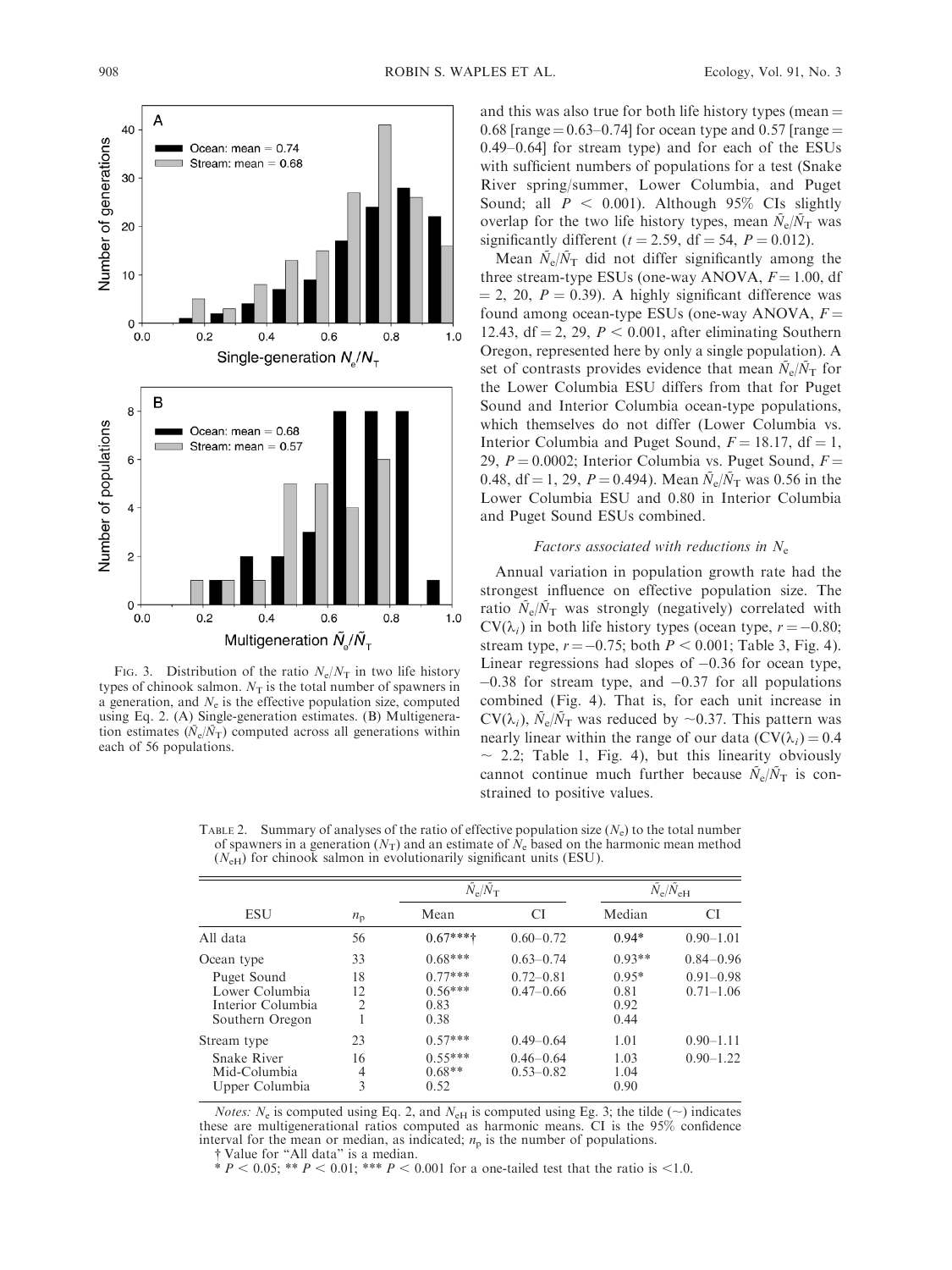TABLE 3. Correlations between potential explanatory variables and the ratio of effective population size to the total number of spawners in a generation  $(N_e/N_T)$  and the ratio of effective population size to an estimate of  $N_e$  based on the harmonic mean method  $(N_e/N_{\rm eH})$ for chinook salmon.

| Life history                                | $N_{\rm T}$ | $\boldsymbol{n}$ | CV(N)      | $GM(\lambda)$ | $CV(\lambda)$ | g        |            |
|---------------------------------------------|-------------|------------------|------------|---------------|---------------|----------|------------|
| Ocean type                                  |             |                  |            |               |               |          |            |
| $\tilde{N_{\rm e}}/\tilde{N_{\rm T}}$       | 0.03        | 0.13             | $-0.62***$ | $0.41*$       | $-0.80***$    | 0.24     | $-0.10$    |
| $\tilde{N}_{\rm e}/\tilde{N}_{\rm eH}$      | $-0.19$     | $-0.21$          | 0.09       | $0.41*$       | 0.21          | 0.04     | $-0.73***$ |
| Stream type                                 |             |                  |            |               |               |          |            |
| $\tilde{N}_\mathrm{e}/\tilde{N}_\mathrm{T}$ | 0.04        | $-0.05$          | $-0.39$    | 0.13          | $-0.75***$    | $-0.49*$ | $-0.23$    |
| $\tilde{N_{\rm e}}/\tilde{N_{\rm eH}}$      | $-0.25$     | 0.28             | 0.03       | $-0.20$       | $-0.16$       | $-0.17$  | $-0.05$    |

*Notes:*  $N_e$  is computed using Eq. 2, and  $N_{\text{eH}}$  is computed using Eq. 3; the tilde ( $\sim$ ) indicates these are multigenerational ratios computed as harmonic means. Coefficients that are statistically significant after correcting for multiple tests ( $P < 0.05/28 = 0.00179$ ) are in boldface. Abbreviations are:  $n$ , number of years of data;  $\lambda$ , population growth rate; CV, coefficient of variation; GM, geometric mean; g, generation length; I, evenness age index. There were 33 populations in the ocean type and 23 populations in the stream type.

\*  $P < 0.05$ ; \*\*  $P < 0.01$ ; \*\*\*  $P < 0.001$  for a two-tailed, unadjusted test that  $r = 0$ .

Variation in  $\lambda$  leads directly to variation in N, so it is not surprising that a similar (albeit weaker) negative correlation was also found between  $\tilde{N}_e/\tilde{N}_T$  and CV(N) in both life history types (Table 3). However, after controlling for effects of  $CV(\lambda_i)$ , the partial correlation between  $\tilde{N}_{\rm e}/\tilde{N}_{\rm T}$  and CV( $N_i$ ) was small and not significant  $(|r| \leq 0.24$  in both life history types). In contrast, after controlling for  $CV(N_i)$ , the partial correlation between  $\tilde{N}_{\rm e}/\tilde{N}_{\rm T}$  and CV( $\lambda_i$ ) remained strongly negative (r = -0.70 and -0.69 for stream- and ocean-type populations, respectively). Thus, most of the correlation between  $CV(\lambda_i)$  and  $\tilde{N}_e/\tilde{N}_T$  was independent of  $CV(N_i)$ , and annual variation in N provided little additional information about  $\tilde{N}_e/\tilde{N}_{\rm T}$ .

The ratio  $\tilde{N}_{e}/\tilde{N}_{\text{T}}$  was not correlated with evenness age index (I), mean population size  $(\overline{N}_{T})$ , or time series length (n) in either life history type (Table 3). Two factors ( $GM(\lambda_i)$  and generation length) showed significant correlations in only one life history type, but these were not significant after correcting for multiple tests (Table 3). The general importance of these factors in shaping  $N_e/N$  ratios might warrant further evaluation with independent data from additional populations.

Our evaluations of single-generation effective : census size ratios found similar patterns in both life history types: a strong, negative correlation between  $N_e/N_T$  and  $CV^2(\overline{k}_i)$  (stream type,  $r = -0.64$ ; ocean type,  $r = -0.65$ ) and an even stronger, positive correlation between  $N_e/N_T$  and Cov<sup>\*</sup> (stream type,  $r = 0.76$ ; ocean type, r  $= 0.85$ ; all  $P < 0.001$ ). These results show that, within individual generations, effective size is reduced the most when (1) annual variation in productivity is high and (2)  $\lambda_i$  and  $N_i$  are negatively correlated (i.e., mean productivity is higher in years with a low number of breeders and vice versa).

## $\hat{N}_{\text{eH}}$  as a proxy for  $N_{\text{e}}$

A priori, if the harmonic mean method is a good proxy for true effective size, we expect that geometric mean  $N_e/\hat{N}_{\text{eH}} \approx 1$ , with a distribution skewed toward large values since this ratio has an upper bound of infinity. Empirical distributions of single-generation  $N_e/\hat{N}_{\text{eH}}$  (Fig. 5A) and multigeneration  $\tilde{N}_{\rm e}/\tilde{N}_{\rm eH}$  (Fig. 5B) both generally reflect the expected pattern. For all populations, a signed-rank test provides some evidence that median  $\tilde{N}_{\rm e}/\tilde{N}_{\rm eH}$  < 1 (S = -251, P = 0.040); however, the 95% CI includes 1: median =  $0.94$  (0.90, 1.01) (Table 1). Median  $N_e/N_{\rm eH}$  was 0.93 (0.84, 0.96) for ocean-type populations and 1.01 (0.90, 1.11) for stream type. Although the median for ocean type was significantly less than  $1 (S =$  $-151.5$ ,  $P < 0.01$ ), the difference between the two life history types was not significant (median two-sample test,  $S = 13$ ,  $P > 0.58$ ). In Puget Sound, median  $\tilde{N}_{e}/\tilde{N}_{eH}$ (0.95) was less than 1 ( $S = -46.5$ ,  $P < 0.05$ ), but CIs included 1 for the other two ESUs with sufficient data (Lower Columbia and Snake River; Table 1). A one-way



FIG. 4. Relationship between the multigeneration ratio of effective population size to the total number of spawners in a generation,  $\tilde{N}_e/\tilde{N}_T$ , and the coefficient of variation of annual productivity,  $CV(\lambda_i)$ , where  $\lambda_i$  is the population growth rate. Each data point represents a single population, distinguished by life history type. The solid line shows the linear regression  $(slope = -0.37)$  between the two variables for all data points, forced through the point  $CV(\lambda_i) = 0$ ,  $\tilde{N}_e/\tilde{N}_T = 1$ .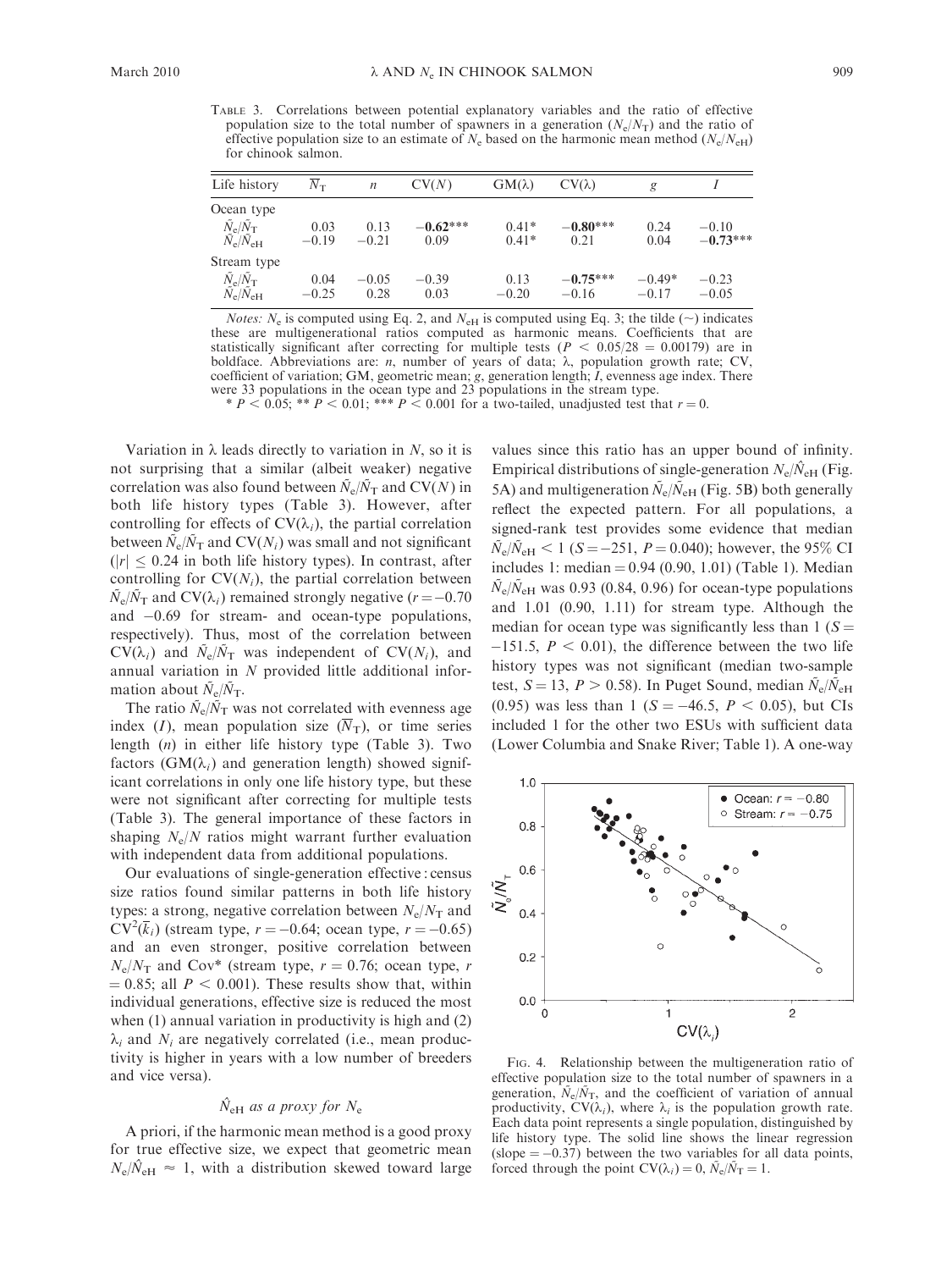

FIG. 5. Distribution of the ratio of the effective population size  $(N_e)$  to an estimate of  $N_e$  based on the harmonic mean method ( $N_{\text{eH}}$ ) in two life history types of chinook salmon.  $N_{\text{e}}$  is computed using Eq. 2, and  $N_{\text{eH}}$  is computed using Eq. 3. (A) Single-generation estimates ( $N_e/N_{\text{eH}}$ ) and (B) multigeneration estimates ( $\tilde{N}_{\rm e}/\tilde{N}_{\rm eH}$ ) were computed across all generations within each of 56 populations. The bins marked with a dagger include all values with  $N_e/\hat{N}_{\text{eH}} > 2.0$ .

median test found no evidence that  $\tilde{N}_e/\tilde{N}_{eH}$  differs among ESUs in either life history type (ocean type,  $\chi^2 = 3.10$ ,  $P =$ 0.38; stream type,  $\chi^2 = 3.07$ ,  $P = 0.22$ ).

Because of the nonnormality of  $\tilde{N}_e/\tilde{N}_{eH}$ , we evaluated effects of outliers, which we defined as populations for which  $\tilde{N}_e$  and  $\tilde{N}_{\text{eH}}$  differed by a factor of two or more (i.e.,  $\tilde{N}_{\rm e}/\tilde{N}_{\rm eH} \leq 0.5$  or  $\tilde{N}_{\rm e}/\tilde{N}_{\rm eH} \geq 2$ ). Four populations met this criterion: North Fork Nooksack (2.90; Puget Sound ESU), Upper Grande Ronde (2.45) and Valley Creek (0.49) (both Snake River ESU ), and Rogue River (0.44; Southern Oregon ESU). Removing these populations did not materially affect results. Examination of spawner–recruit data suggests possible explanations for most outliers. High  $\tilde{N}_e/\tilde{N}_{eH}$  values were strongly affected by very low  $N_i$  in a single year ( $N_i = 10$  in 1990 in North Fork Nooksack;  $N_i = 3$  in 1989 in Upper Grande Ronde). In the Rogue River, every year had at least 1000 spawners (so  $\hat{N}_{\text{eH}}$  remained fairly large), but  $N_{\text{e}}$  was reduced by unusually high variability in population growth rate  $(CV(\lambda_i) = 1.62$ ; Table 1).

To quantitatively evaluate performance of singlegeneration estimators of  $N_e$ , for each five-year generation we calculated  $\hat{N}_{\text{eH}}$  (from Eq. 3) and  $\hat{N}_{\text{e}}k$  (from Eq. 4) and compared results with the "true" effective size,  $N_e$ (Eq. 2). We calculated the mean squared error (MSE) as the mean of  $d_j^2$ , the squared difference between  $\hat{N}_{ej}$  and  $N_{ej}$ . For both stream-type and ocean-type life histories, the MSE for  $\hat{N}_{e}k$  was more than twice as large as the MSE for  $\hat{N}_{\text{eH}}$ . Therefore,  $\hat{N}_{\text{eH}}$  is a better proxy for singlegeneration  $N_e$  than  $\hat{N}_e k$  and is much simpler to calculate.

## Factors affecting performance of  $\hat{N}_{\text{eH}}$

In both life history types,  $\tilde{N}_{\rm e}/\tilde{N}_{\rm eH}$  showed no significant relationship with  $CV(\lambda_i)$ ,  $CV(N)$ , mean population size  $(\overline{N}_{T})$ , or length of data series (n) (Table 3). A positive association between  $\tilde{N}_{\rm e}/\tilde{N}_{\rm eH}$  and  $\text{GM}(\lambda_i)$ was found in ocean-type populations but was not significant after accounting for multiple tests (Table 3). In ocean-type populations, we found a negative correlation between  $\tilde{N}_e/\tilde{N}_{eH}$  and evenness age index (*I*); this remained significant after correction for multiple testing but not after removal of the two outlier populations.

Single-generation  $N_e/\hat{N}_{eH}$  showed no relationship with  $CV^2(\overline{k}_i)$  or Cov\* in either life history type. Because  $N_e/N_T$  was strongly influenced by both variables, we interpret this result to mean that effects of  $CV^2(\overline{k}_i)$  and Cov<sup>\*</sup> on  $\hat{N}_{\text{eH}}$  were similar to those for  $N_{\text{e}}$ .

## **DISCUSSION**

Data for chinook salmon provide strong empirical support for predictions based on recent theoretical and numerical studies: that variability in a key ecological parameter (population growth rate) can strongly influence a key evolutionary parameter (effective population size). Most previous demographic evaluations of  $N_e$  and the  $N_e/N$  ratio have focused on factors (uneven sex ratio and greater-than-random variation in reproductive success) that reduce effective size for individuals that mate in a given season. If the species has discrete generations, the result can be interpreted as effective size per generation  $(N_e)$ ; if the species has overlapping generations, the result can be interpreted as the effective number of breeders  $(N_b)$  in a particular year. In semelparous species with variable age at maturity, the offspring produced each year represent the lifetime reproductive output of a group of parents, and an additional factor, annual variation in productivity (population growth rate), becomes important to consider because it increases the variance in reproductive success among individuals across a generation. We first review some of the major quantitative results before commenting on more general implications.

## Magnitude of reductions in  $N_e$

Across all 56 populations, mean multigenerational  $\tilde{N}_{\rm e}/\tilde{N}_{\rm T}$  was 0.64 (median 0.67), indicating that the level of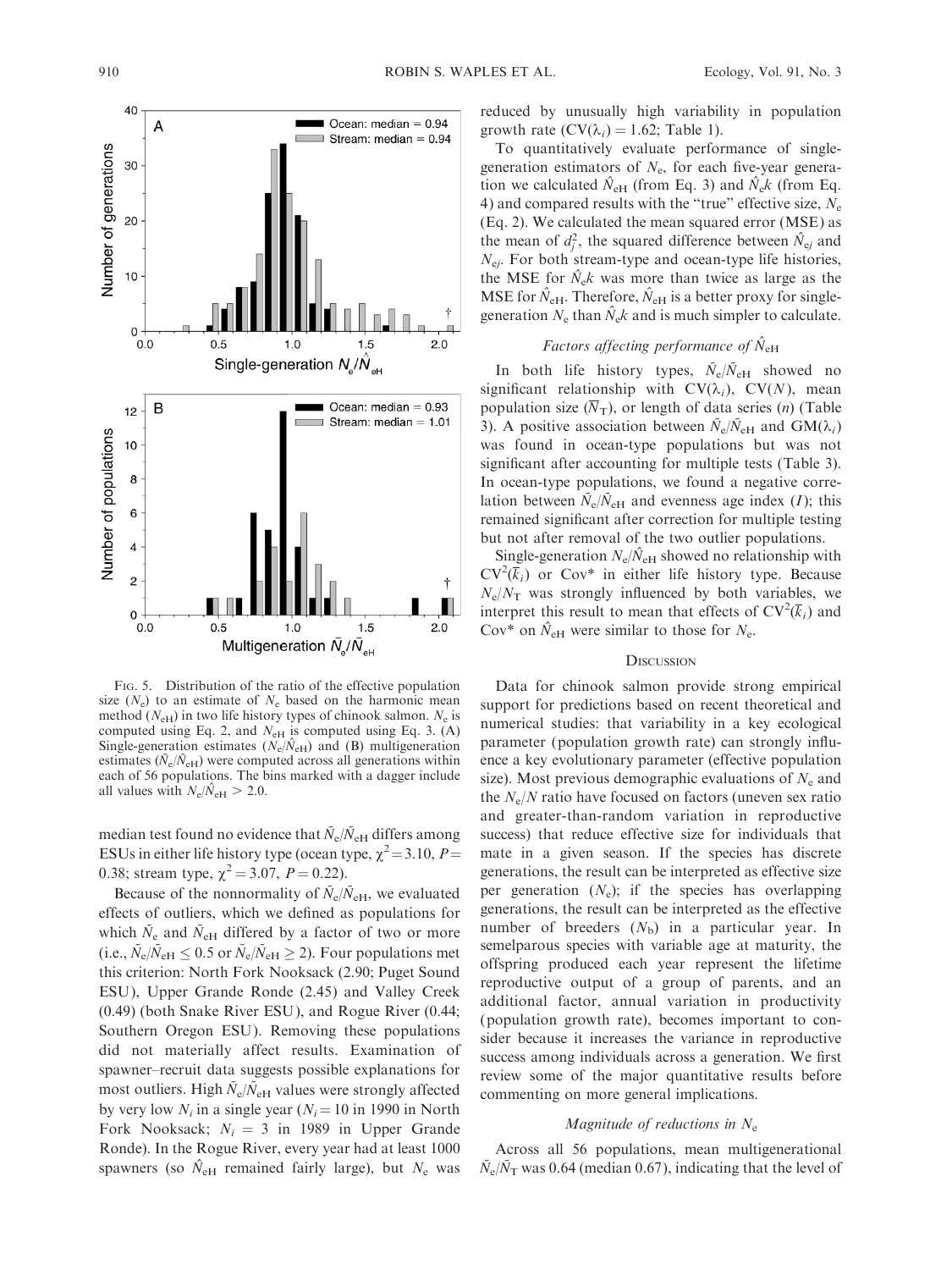annual variation in  $\lambda$  seen in chinook salmon populations reduces their effective population size by an average of  $\sim$ 35%. Reductions in  $N_e$  were significantly greater for stream-type populations (mean  $\tilde{N}_{e}/\tilde{N}_{T} = 0.57$ ; 87% of populations with values in the range 0.4–0.8; Fig. 3B) than for ocean-type populations (mean  $= 0.68$ ; 82% in the range 0.5–0.9). These results reinforce and expand considerably preliminary conclusions by Waples (2002), who estimated  $\tilde{N}_{\rm e}/\tilde{N}_{\rm T}$  to be  $\sim$  0.4–0.6 for a single population of stream-type chinook salmon (Marsh Creek, based on a slightly shorter time series than used here).

To focus on genetic consequences of annual variation in population demography, our analyses have ignored deviations from ideal populations within years and implicitly assumed that  $N_{b(i)}/N_i = 1$  each year. A comprehensive evaluation of effective population size should consider both factors: those that operate among individuals within years and those that operate among years within a generation. The two types of reductions are multiplicative (Waples 2002). Previous studies show that most estimates of  $N_{b(i)}/N_i$  in natural populations of chinook salmon fall in the range 0.1–0.4 (Shrimpton and Heath 2003, Waples 2004). When these estimates are combined with those reported here, we arrive at the following comprehensive estimates for chinook salmon:  $\hat{N}_{\rm e}/\hat{N} \sim 0.04 - 0.32$  for stream type and  $\sim 0.05 - 0.36$  for ocean type. This means, for example, that a typical population of stream-type chinook salmon with a total of 1000 spawners per generation would experience the same rate of genetic drift as a truly ideal population with only 40–320 spawners. The practical consequences are substantial: a population with  $N_e = 320$  loses genetic variability over three times as fast as one with  $N_e = 1000$ , and the rate of loss is 25 times as high if  $N_e$  is only 40.

In a review of published estimates (Frankham 1995), the mean single-generation  $N_e/N$  (accounting for sex ratio differences and variance in reproductive success) was 0.35. Our data suggest that this would be an upper bound to the  $N_e/N$  ratio in chinook salmon. Frankham did find a lower mean value (0.11) in studies that also accounted for variation in population size across generations, but this result was obtained by dividing the harmonic mean  $N_e$  by the arithmetic mean  $N$ , which will bias the multigenerational value downwards even if single-generation  $N_e/N$  remains constant (Kalinowski and Waples 2002). In contrast, the method used here to compute multigenerational  $\tilde{N}_e/\tilde{N}_T$  uses harmonic means for both numerator and denominator, so the multigenerational value is a direct function of single-generation values. Thus, our data suggest that  $N_e/N$  in most chinook salmon populations is lower than mean values reported for other species.

### Factors influencing the magnitude of reduction in  $N_e$

Previous studies using simulated data showed that high variance of  $\lambda_i$  was associated with high rates of allele frequency change (Waples 2002) and rapid increases in inbreeding (Waples 2006). Our results are in accord with these previous findings: of the variables we considered,  $\tilde{N}_{e}/\tilde{N}_{T}$  was most strongly (and negatively) correlated with  $CV(\lambda_i)$  (Fig. 4, Table 3). By itself,  $CV(\lambda_i)$  explained 58% of the variance in the multigenerational  $\tilde{N}_{e}/\tilde{N}_{T}$  for stream-type populations and almost two-thirds of the variance for ocean-type populations. In both life histories, high interannual variation in  $\lambda_i$ had a strong association with large reductions in effective population size.

Variability in  $\lambda_i$  explains much of the difference in mean  $\tilde{N}_{\rm e}/\tilde{N}_{\rm T}$  between the two life history types. This difference is driven by data for three ESUs that collectively hold 46 of the 56 populations (Table 2). Relatively low mean values of  $\tilde{N}_e/\tilde{N}_T$  were found in Snake River spring/summer (0.55) and Lower Columbia River (0.56) ESUs compared to Puget Sound (0.77). The former two ESUs had relatively high mean  $CV(\lambda_i)$  (1.19) for Snake River spring/summer; 1.04 for Lower Columbia) compared to Puget Sound (0.71). Thus, the difference in mean  $\bar{N}_{\rm e}/\bar{N}_{\rm T}$  between stream- and oceantype populations can be attributed more to the relatively low variance in population growth rate found in one ocean-type ESU (Puget Sound) than to consistent differences between the major life history types. In contrast to the rather uniform juvenile and adult life histories of Interior Columbia stream-type populations (Waples et al. 2004), the ''ocean-type'' life history is actually quite diverse and encompasses a wide range of juvenile and adult patterns (Beckman 2002, Greene and Beechie 2004). Ocean-type populations are also more heterogeneous than stream-type populations in  $\bar{N}_e/\bar{N}_T$ , with means within ESUs ranging from 0.38 to 0.83 (Table 2). The two extreme values are for ESUs with only one and two populations, respectively, and hence must be interpreted with caution. Nevertheless, collectively these results suggest that local ecological and environmental factors that influence the magnitude of annual demographic fluctuations might be more important than the stream-type/ocean-type dichotomy in determining the  $N_e/N$  ratio in chinook salmon.

Our empirical data show that  $\tilde{N}_e/\tilde{N}_T$  was reduced most in generations with an inverse correlation between  $\lambda_i$  and  $N_i$ , that is, when low numbers of spawners were associated with high population growth rates (and vice versa). This is important because the idea that population density affects  $\lambda$  is a fundamental principle in ecology and fishery biology. If density-dependent compensation promotes high growth rates at low abundance, populations will tend to rebound quickly from depressed levels, which promotes stability and increases viability. But this comes at some evolutionary cost: when a small number of parents contribute a large fraction of genes to the next generation, effective population size is reduced, leading to higher rates of inbreeding, more rapid loss of genetic variation, and reduced efficiency of natural selection.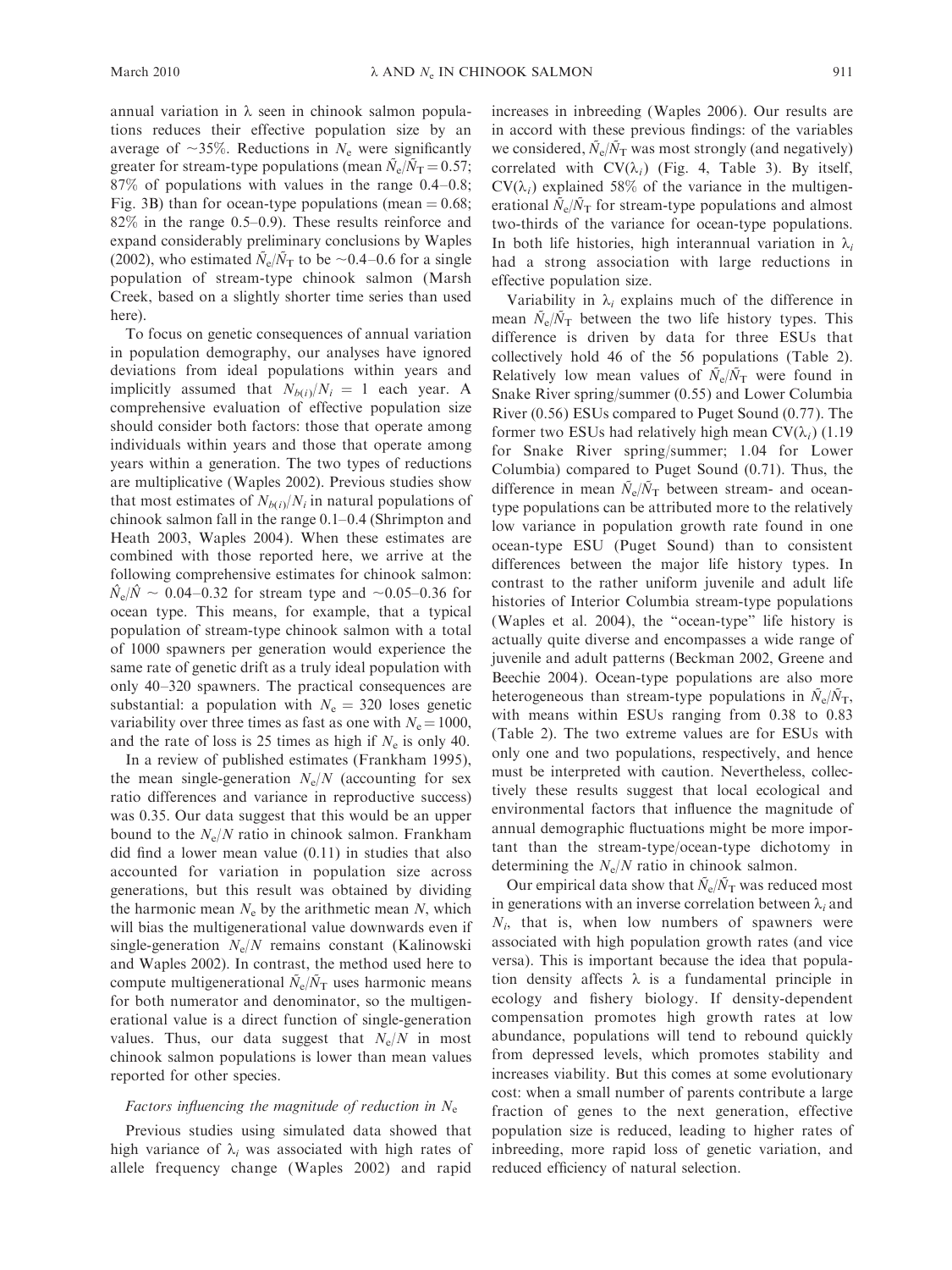Although this eco-evolutionary trade-off has direct relevance to both theoretical and applied ecology, it has received little attention in the literature. However, an interesting and related effect was recently discussed by Pertoldi et al. (2007). Basic ecological theory (e.g., Taylor 1961) predicts that as population size increases, variance in N also increases at a moderate rate, described by a variance-mean scaling factor  $\beta$ . If the variance increases unusually fast with increasing N (large  $\beta$ ), harmonic mean N can decrease even when the arithmetic mean  $N$  increases. Long-term effective size is a function of harmonic mean  $N_e$ , so evolutionary processes could be compromised in a population with high variance in N, even as mean abundance increases. A higher mean N generally reduces demographic stochasticity and associated risks, so this suggests a trade-off between ecological and genetic risks that has some similarities to that described here. However, there are some important differences as well. First, the tradeoff we describe applies to correlations between population size and productivity among years within a generation, whereas the phenomenon described by Pertoldi et al. (2007) arises from variation in N and  $N_e$ across multiple generations. Second, the variance-mean scaling effect leads to implicit trade-offs even if only demographic factors are considered, since most population viability models depend heavily on the variance as well as the mean of population size and growth rate (Beissenger and McCullough 2002, Morris and Doak 2002). Nevertheless, these two related (and only recently described) phenomena suggest that it could be profitable to more closely examine the genetic/evolutionary consequences of population dynamic processes, as ecoevolutionary trade-offs might be more prevalent than has been appreciated to date.

## $\hat{N}_{\text{eH}}$  as a proxy for  $N_e$

Across all populations, median  $\tilde{N}_e/\tilde{N}_{\text{eH}}$  (0.94) was less than 1, indicating that  $\hat{N}_{\text{eH}}$  has a slight tendency to overestimate true  $N_e$ . This pattern, also observed in simulated data (Waples 2002, 2006), is attributable to ocean-type populations, as median  $\tilde{N}_e/\tilde{N}_{eH}$  for steamtype populations was 1.01 (Table 2). In both life history types, two-thirds of the populations have multigeneration  $\hat{N}_{\text{eH}}$  within 20% of  $\tilde{N}_{\text{e}}$ . None of the population-level factors we considered had much influence on multigenerational  $\tilde{N}_e/\tilde{N}_{\text{eH}}$ , presumably because they had similar effects on both the numerator and the denominator of this ratio. This suggests that  $\tilde{N}_{\text{eH}}$  might be a reasonable proxy for true  $N_e$  for a wide range of conditions, at least in chinook salmon and species with similar life history traits. Although Eq. 4 is useful heuristically for identifying the relationship between single-generation  $N_e/N$  and the covariance of  $N_i$  and population growth rate, we found that the estimator  $\hat{N}_{e}k$  did not perform as well as  $\hat{N}_{\rm eH}$ .

## Relevance to other species

Three major factors will determine how important the phenomena discussed here are for other species. First, semelparous species should be most strongly affected, because their lifetime genetic contribution results from a single season of reproduction. In iteroparous species, reproductive output is integrated across multiple years, which should at least partially buffer effects of variation in mean reproductive success in individual years. However, these effects are likely to be important in any species that experience highly variable recruitment success, environmentally driven recruitment, or other boom-and-bust cycles, including plants such as pinyon pine (Chambers et al. 1999), desert annuals (Venable 2007), and many marine organisms, such as krill (Brierley and Reid 1999).

Second, variation in age at maturity is necessary; otherwise, all individuals within a generation are characterized by the same mean reproductive success. Notably, many species subject to boom-and-bust cycles also exhibit variable age at maturity. Diapausing zooplankters, (e.g., Daphnia spp. [Caceres and Tessier 2004], copepods [Hairston and Munns 1984], and fairy shrimp [Bohonak and Whiteman 1999]) are prime examples, as are desert annuals with seeds that germinate in years with higher-than-average rainfall. Other species, including plants (Shem-Tov et al. 2002), sponges (Harrison 1974), stoneflies (Zwick 1996), and rotifers (Pourriot and Snell 1983), maintain variable age at maturity by maintaining a seed or germ bank as an apparent bet-hedging strategy against catastrophes (Evans and Dennehy 2005).

Finally, for this phenomenon to be important there must be tight coupling between variation in  $N$  and variation in  $\lambda$ . This coupling does not occur in all semelparous species; the key is whether density-dependent population regulation occurs in a way that affects individual cohorts as a unit (Waples 2006). In annual plants with seed banks, for example, population size of mature individuals can vary dramatically from year to year, depending upon the number of suitable sites for germination (Nunney 2002). However, the crop of seedlings drawn from the seed bank is produced by parents in many previous years; therefore, a boom-orbust year for germination will affect the lifetime reproductive success of individuals that flowered in several different prior years. This serves to dampen extreme fluctuations in productivity across years and helps to minimize reductions in  $N<sub>e</sub>$ . In Pacific salmon, in contrast, the primary factors that determine population size often act on single cohorts, in either freshwater rearing environments or early stages of marine life. Under these conditions, mean reproductive success of breeders in a particular year can be strongly influenced by events in a single subsequent year, leading to a high variance in  $\lambda$  and reductions in  $N_e$ . Interestingly, from the perspective of population regulation, monocarpic perennials that produce vegetative rosettes that flower at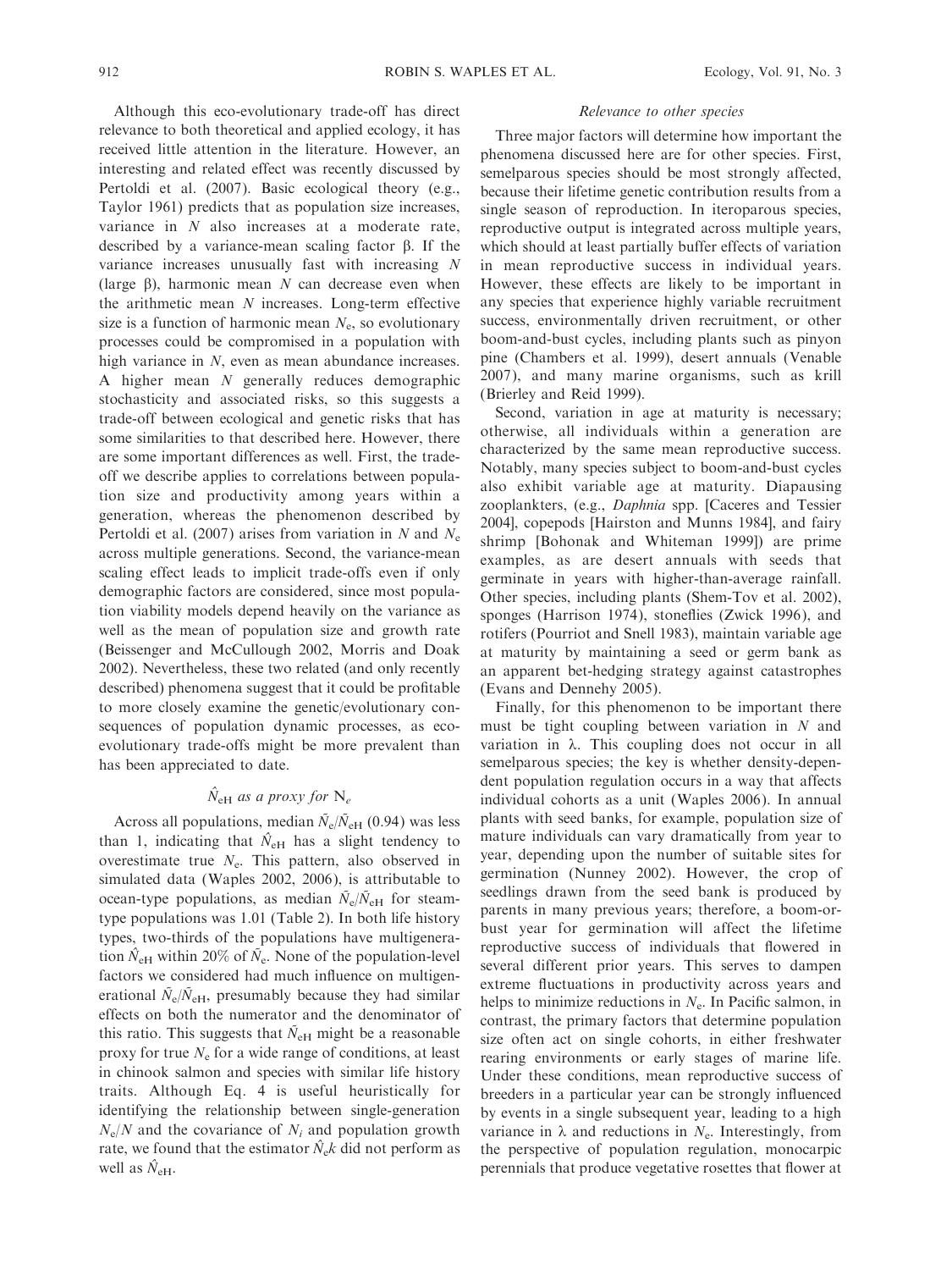a variety of ages (such as the century plant, Agave americana) are more similar to Pacific salmon than they are to annuals with seed banks. Monocarpic perennials that successfully germinate in a given year represent the entire reproductive output of the plants that flowered (and died) the previous year (Metcalf et al. 2003). In these species, therefore (as in Pacific salmon), conditions that favor unusually high or low germination rates in a given year directly affect the lifetime reproductive success of an entire year of breeders, which are functionally equivalent to a group of mixed-age Pacific salmon that spawn and die in a particular year.

More broadly, results presented here lend support to the emerging idea that many key issues in population ecology and conservation are eco-evolutionary in nature and require joint consideration of ecological and evolutionary processes. If we accept the argument of Kinnison and Hairston (2007:444) that ''population persistence through space and time depends on ecoevolutionary dynamics that arise through interactions of evolution, its fitness consequences and population abundance,'' it follows that these factors should be considered jointly in management activities such as establishing minimum viable population sizes, setting targets for harvest, and designing captive breeding or translocation programs. Data presented here document an evolutionary effect that can increase risks to populations but would not be detected from analysis only of population abundance data. It seems likely that similar eco-evolutionary interactions or trade-offs affect more species than has been appreciated to date.

#### ACKNOWLEDGMENTS

We thank Rich Zabel, Mark Scheuerell, Tom Reed, Correigh Greene, and two anonymous reviewers for insightful comments on an earlier draft, Kathleen Neely and David Teel for help with Figs. 1 and 2, and Jim Faulkner for statistical advice.

#### LITERATURE CITED

- Allendorf, F. W., and G. Luikart. 2007. Conservation and the genetics of populations. Blackwell, Oxford, UK.
- Bacaer, N., and R. Ouifki. 2007. Growth rate and basic reproduction number for population models with a simple periodic factor. Mathematical Biosciences 210:647–658.
- Beamesderfer, R. C. P., H. A. Schaller, M. P. Zimmerman, C. E. Petrosky, O. P. Langness, and L. LaVoy. 1998. Spawner–recruit data for spring and summer Chinook salmon populations in Idaho, Oregon, and Washington. Pages 1–78 in D. R. Marmorek and C. N. Peters, editors. Plan for analyzing and testing hypotheses (PATH): retrospective and prospective analyses of spring/summer chinook reviewed in FY 1997. ESSA Technologies, Vancouver, British Columbia, Canada.
- Beckman, B. R. 2002. Growth and the plasticity of smolting in Chinook salmon. Dissertation. University of Washington, Seattle, Washington, USA.
- Beissinger, S. R., and D. R. McCullough, editors. 2002. Population viability analysis. University of Chicago Press, Chicago, Illinois, USA.
- Benjamini, Y., and D. Yekutieli. 2001. The control of false discovery rate under dependency. Annals of Statistics 29: 1165–1188.
- Bohonak, A. J., and H. H. Whiteman. 1999. Dispersal of the fairy shrimp Branchinecta coloradensis (Anostraca): effects of

hydroperiod and salamanders. Limnology and Oceanography 44:487–493.

- Boyce, M. S., C. V. Haridas, and C. T. Lee. and the NCEAS Stochastic Demography Working Group. 2006. Demography in an increasingly variable world. Trends in Ecology and Evolution 21:141–148.
- Brierley, A., and K. Reid. 1999. Kingdom of the krill: the boom and bust cycle of a tiny crustacean holds the key to the health of the Southern Ocean. New Scientist 162:36–41.
- Caceres, C. E., and A. J. Tessier. 2004. To sink or swim: variable diapause strategies among Daphnia species. Limnology and Oceanography 49:1333–1340.
- Cavalli-Sforza, L. L., and A. W. F. Edwards. 1967. Phylogenetic analysis: models and estimation procedures. Evolution 21:550–570.
- Chambers, J. C., S. B. Vander Wall, and E. W. Schupp. 1999. Seed and seedling ecology of pinon and juniper species in the pygmy woodlands of western North America. Botanical Review  $65 \cdot 1 - 38$ .
- Evans, M. E. K., and J. J. Dennehy. 2005. Germ banking: bethedging and variable release from egg and seed dormancy. Quarterly Review of Biology 80:431–451.
- Felsenstein, J. 1976. The theoretical population genetics of variable selection and migration. Annual Review of Genetics 10:253–280.
- Frankham, R. 1995. Effective population size/adult population size ratios in wildlife: a review. Genetical Research 66:95– 107.
- Good, T. P., R. S. Waples, and P. Adams, editors. 2005. Updated status of federally listed ESUs of West Coast salmon and steelhead. Technical Memo NMFS-NWFSC-66. U.S. Department of Commerce, National Oceanic and Atmospheric Administration, Washington, D.C., USA.
- Greene, C. M., and T. J. Beechie. 2004. Consequences of potential density-dependent mechanisms on recovery of ocean-type Chinook salmon (Oncorhynchus tshawytscha). Canadian Journal of Fisheries and Aquatic Sciences 61: 590–602.
- Hahn, G. J., and W. Q. Meeker. 1991. Statistical intervals: a guide for practitioners. John Wiley, New York, New York, USA.
- Hairston, N. G., and W. R. Munns. 1984. The timing of copepod diapause as an evolutionarily stable strategy. American Naturalist 123:733–751.
- Harrison, F. 1974. The localization of nuclease activity in spongiilid gemmules by substrate film enzymology. Acta Histochemica 51:157–163.
- Healey, M. C. 1991. Life history of Chinook salmon (Oncorhynchus tshawytscha). Pages 311–393 in C. Groot and L. Margolis, editors. Pacific salmon life histories. University of British Columbia Press, Vancouver, British Columbia, Canada.
- Healey, M. C., and W. R. Heard. 1984. Inter- and intrapopulation variation in the fecundity of Chinook salmon (Oncorhynchus tshawytscha) and its relevance to life history theory. Canadian Journal of Fisheries and Aquatic Sciences 41:476–483.
- Hedrick, P. 2005. Large variance in reproductive success and the  $N_e/N$  ratio. Evolution 59:1596–1599.
- Hone, J., and T. H. Clutton-Brock. 2007. Climate, food, density and wildlife population growth rate. Journal of Animal Ecology 76:361–367.
- Hooper, H. L., R. Connon, A. Callaghan, G. Fryer, S. Yarwood-Buchanan, J. Biggs, S. J. Maund, T. H. Hutchinson, and R. M. Sibly. 2008. The ecological niche of Daphnia magna characterized using population growth rate. Ecology 89:1015–1022.
- Jones, J., P. J. Doran, and R. T. Holmes. 2007. Spatial scaling of avian population dynamics: population abundance, growth rate, and variability. Ecology 88:2505–2515.